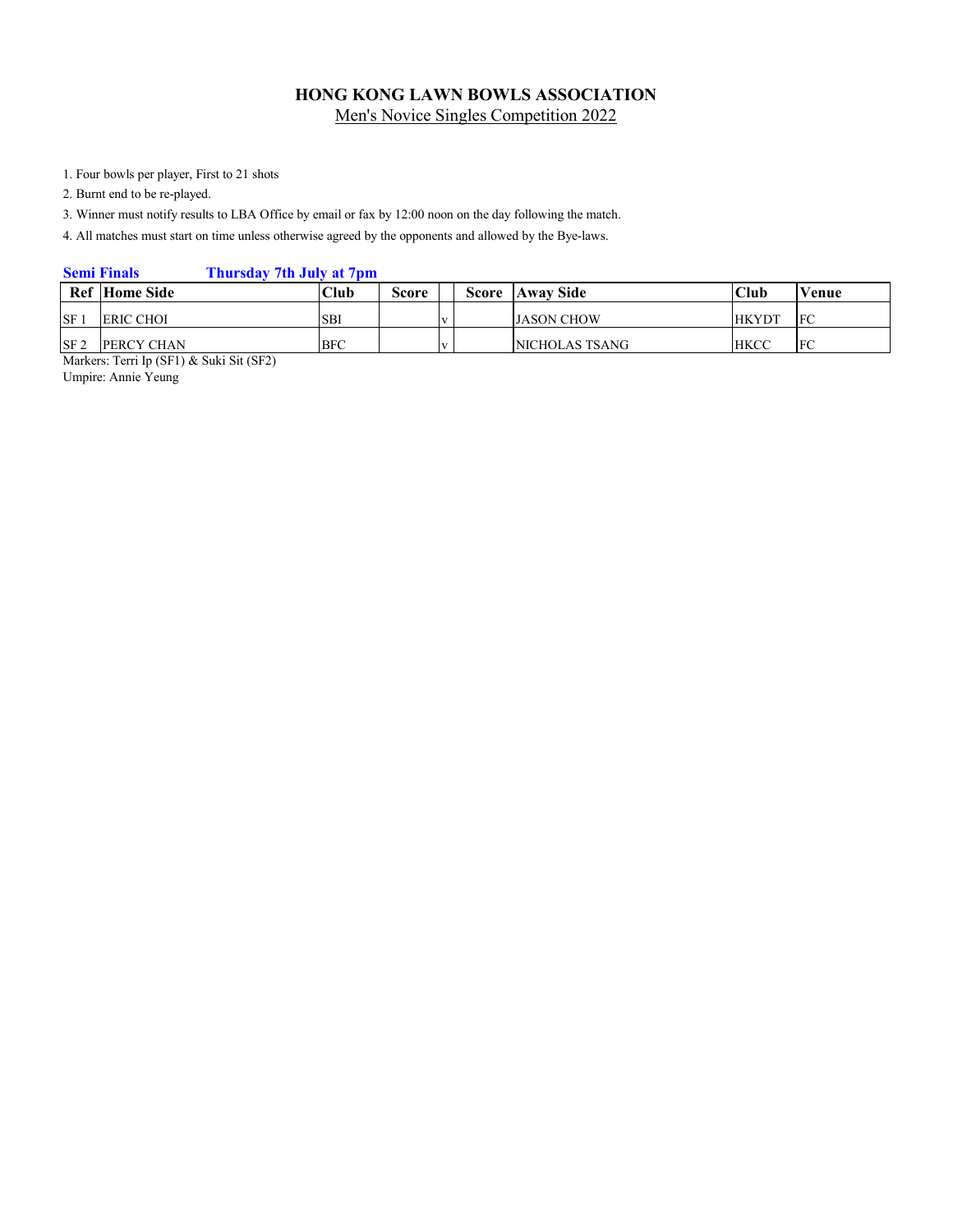1. Four bowls per player, First to 21 shots

2. Burnt end to be re-played.

Important:

The duty umpire will announce the commencement of trial ends 10 minutes before the appointed match start time. Any player arriving after the announcement shall lose the right to play trial ends. Any player not reporting in person to the duty umpire before the appointed match start time shall forfeit the match.

#### **Final Sunday 7th August, 2022 (Provisional)**

| Ref H | <b>Side</b><br>lome | <b>Club</b> | score |              | Score | <b>Side</b><br><b>AWAV</b><br>$\mathbf{A}$ wa | Club | Venue |
|-------|---------------------|-------------|-------|--------------|-------|-----------------------------------------------|------|-------|
| Final | W<br>/ O SF 1       |             |       | $\mathbf{v}$ |       | SF <sub>2</sub><br>W                          |      |       |

Markers: TBA

Umpire: TBA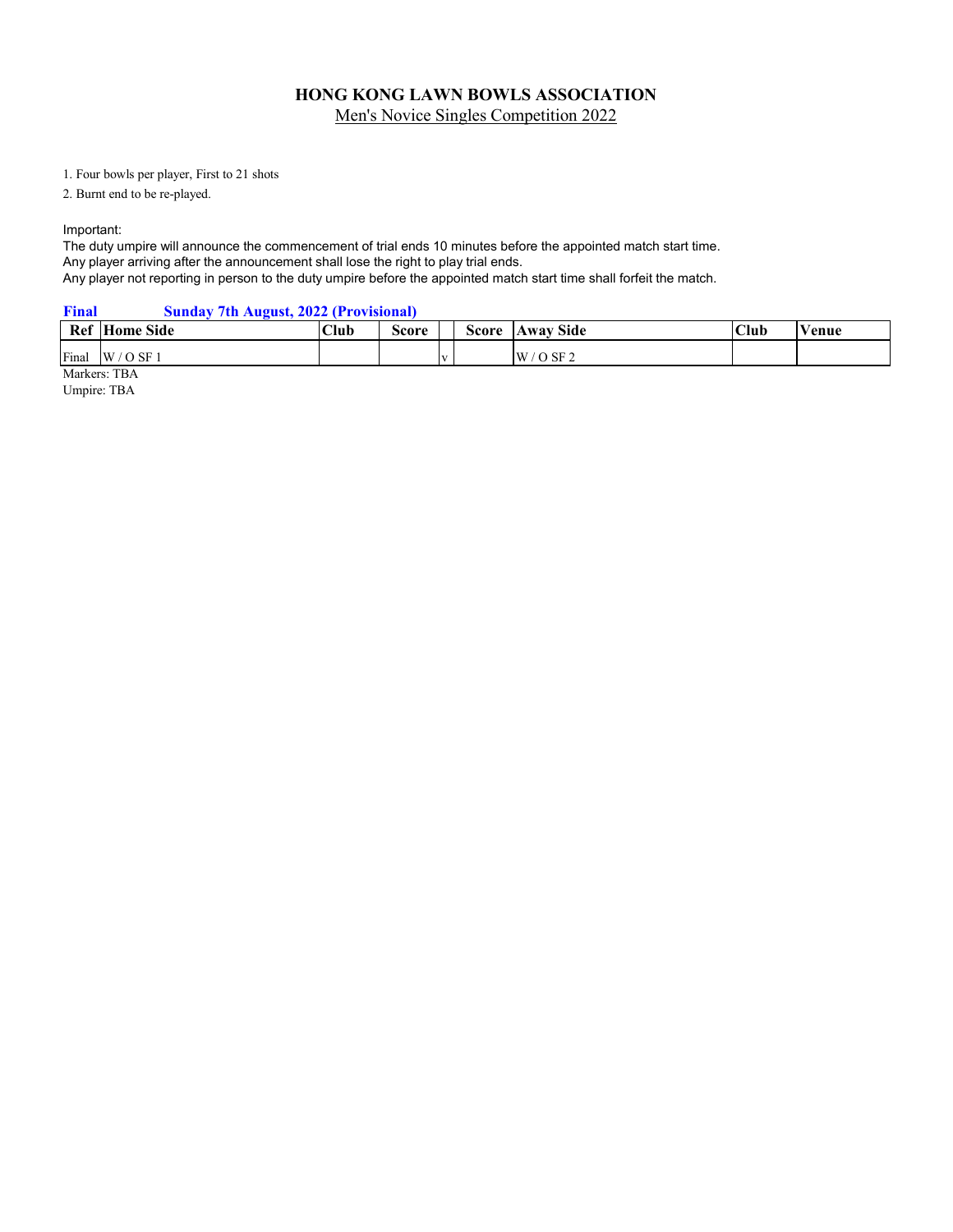# Men's Novice Singles Competition 2022

| Club              | Player                                    | <b>Home Green</b>                 |
|-------------------|-------------------------------------------|-----------------------------------|
| ABC               | <b>EDDY SO</b>                            | IE                                |
| ABC               | <b>JUDE YEUNG</b>                         | <b>TKO</b>                        |
| ABC               | <b>BARRY LAI</b>                          | $\rm IE$                          |
| <b>ABC</b>        | LO KA HING                                | <b>TKO</b>                        |
| AWASG             | <b>SK WONG</b>                            | <b>SLY</b>                        |
| <b>BFC</b>        | <b>MIKE NG</b>                            | <b>VP</b>                         |
| <b>BFC</b>        | <b>BOBBY WONG</b>                         | <b>VP</b>                         |
| <b>BFC</b>        | <b>LOMAN LO</b>                           | <b>ALC</b>                        |
| <b>BFC</b>        | <b>SIMON YAU</b>                          | IE                                |
| <b>BFC</b>        | YIU KIN LAM                               | <b>TKO</b>                        |
| <b>BFC</b>        | PERCY CHAN                                | <b>TKO</b>                        |
| <b>BFC</b>        | <b>BILLY NG</b>                           | <b>VP</b>                         |
| <b>BFC</b>        | <b>EDWARD PANG</b>                        | <b>TKO</b>                        |
| CCC               | <b>FERRICK WAN</b><br><b>DANIEL LEONG</b> | CCC Indoor                        |
| CCC               |                                           | CCC Indoor                        |
| <b>CCC</b>        | <b>GARY PUN</b>                           | CCC Indoor<br>CCC Indoor          |
| <b>CCC</b><br>CCC | <b>JOHN CHUNG</b><br><b>LOUIS MA</b>      | CCC Indoor                        |
| CCC               | <b>DOMINIC CHAN</b>                       | CCC Indoor                        |
| CCC               | <b>DENNIS YIU</b>                         | CCC Indoor                        |
| <b>CCC</b>        | <b>JAMES LAW</b>                          | CCC Indoor                        |
| CCC               | <b>PATRICK HO</b>                         | CCC Indoor                        |
| CCC               | <b>NELSON WAN</b>                         | CCC Indoor                        |
| CCC               | <b>DOMINIC KWONG</b>                      | CCC Indoor                        |
| CdeR              | <b>CHUI KAM</b>                           | CdeR Indoor                       |
| <b>CdeR</b>       | WILLIAM TO                                | CdeR Indoor                       |
| <b>CLBC</b>       | <b>RANDAL CHU</b>                         | VP                                |
| <b>CLBC</b>       | NAPSON HON                                | VP                                |
| <b>CLBC</b>       | PETE SZE                                  | <b>VP</b>                         |
| <b>CLBC</b>       | LO SHU PUI                                | $\ensuremath{\mathsf{VP}}\xspace$ |
| CLP               | WTTSO                                     | <b>CLP</b>                        |
| <b>CSD</b>        | <b>KLMAN</b>                              | <b>TKO</b>                        |
| CSD               | <b>K W LEUNG</b>                          | <b>TKO</b>                        |
| <b>ELBC</b>       | <b>JOHN LEE</b>                           | <b>TKO</b>                        |
| <b>ELBC</b>       | <b>SAM CHAN</b>                           | <b>TKO</b>                        |
| <b>ELBC</b>       | YIU FUK MING                              | <b>YCK</b>                        |
| FC                | <b>KIT HUI</b>                            | <b>FC</b>                         |
| ${\rm FC}$        | <b>JASON LI</b>                           | FC                                |
| ${\rm FC}$        | MICHAEL WAN                               | ${\rm FC}$                        |
| FC                | <b>WILSON POON</b>                        | FC                                |
| FC                | <b>KENT CHAN</b>                          | FC                                |
| <b>FC</b>         | POWELL CHENG                              | FC                                |
| FC                | <b>JAMES HON</b>                          | FC                                |
| FC                | <b>ERIC WONG</b>                          | FC                                |
| FC                | <b>JOHNNY KWAN</b>                        | FC                                |
| FC                | <b>LARRY CHAU</b>                         | FC                                |
| FC                | NG CHI MING                               | FC                                |
| FC<br>FC          | <b>WONG PING TAK</b>                      | FC<br>FC                          |
| ${\rm FC}$        | <b>CHARLES CHAN</b><br><b>FREDDIE IP</b>  | ${\rm FC}$                        |
| FC                | <b>KENNETH WONG</b>                       | FC                                |
| <b>FPLBA</b>      | <b>RICKY CHEUNG</b>                       | <b>YCK</b>                        |
| <b>FPLBA</b>      | <b>HARRY FONG</b>                         | <b>SLY</b>                        |
| <b>FPLBA</b>      | <b>ANDY LAI</b>                           | <b>SLY</b>                        |
| <b>FPLBA</b>      | <b>EDMEN CHEUNG</b>                       | <b>VP</b>                         |
| <b>FPLBA</b>      | IP YAU TONG                               | <b>TKO</b>                        |
| <b>GBLBC</b>      | F C LI                                    | <b>VP</b>                         |
| <b>GBLBC</b>      | <b>DANIEL W S LAM</b>                     | IE                                |
|                   | Page 3 of 15                              |                                   |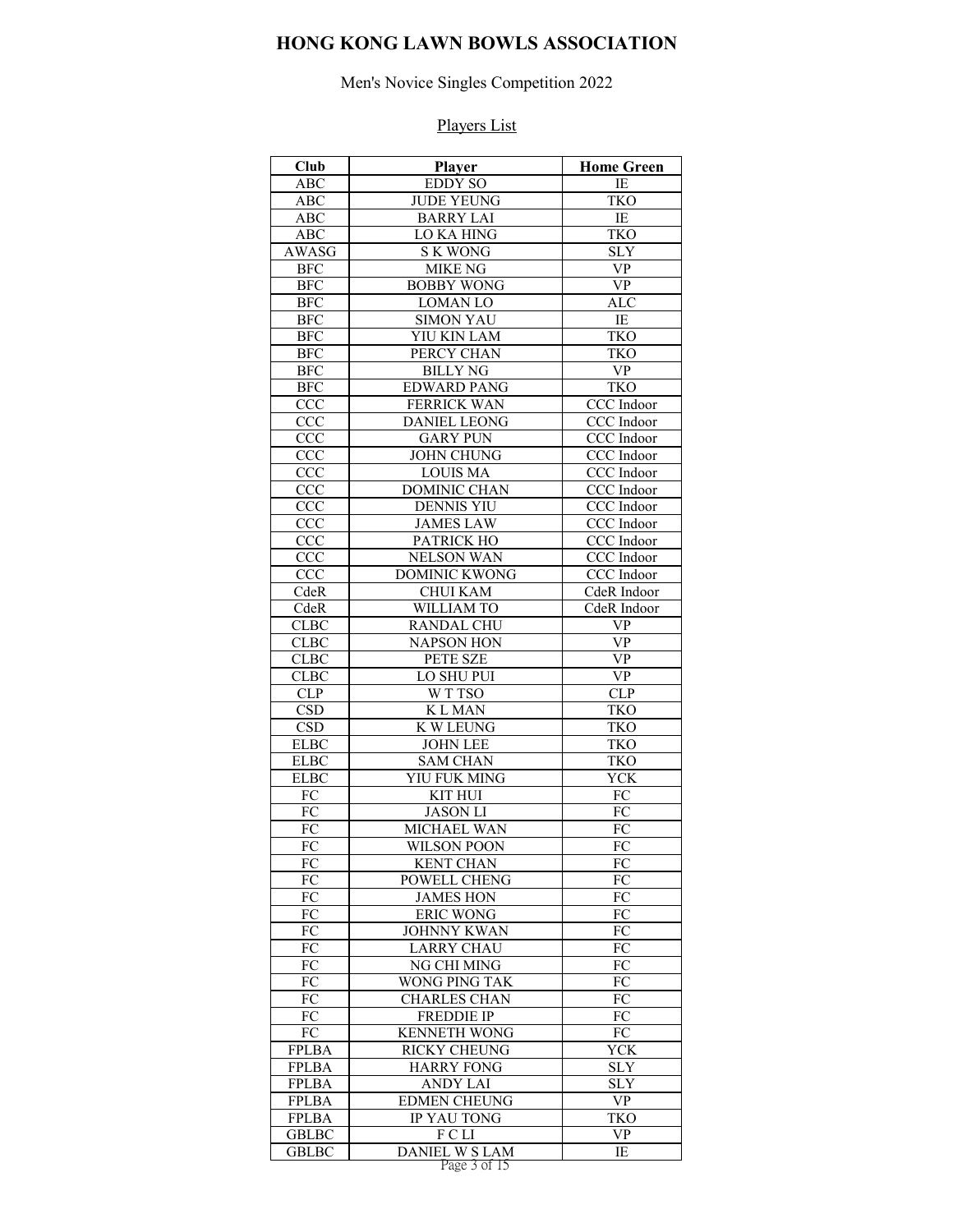# Men's Novice Singles Competition 2022

| Club                       | Player                            | <b>Home Green</b>                         |
|----------------------------|-----------------------------------|-------------------------------------------|
| <b>GBLBC</b>               | SUNNY W Y WONG                    | IE                                        |
| <b>GLBC</b>                | MICHAEL WONG MING LEUNG           | <b>SLY</b>                                |
| <b>HKCC</b>                | <b>LEO LAM</b>                    | <b>HKCC</b>                               |
| <b>HKCC</b>                | NICHOLAS TSANG                    | <b>HKCC</b>                               |
| <b>HKCC</b>                | RICKY CHAN                        | <b>HKCC</b>                               |
| <b>HKCC</b>                | <b>WAYNE WONG</b>                 | <b>HKCC</b>                               |
| <b>HKCC</b>                | <b>MARK LI</b>                    | <b>HKCC</b>                               |
| <b>HKCC</b>                | MICHAEL CHING                     | <b>HKCC</b>                               |
| <b>HKCC</b>                | <b>LEO LI</b>                     | <b>HKCC</b>                               |
| <b>HKCC</b>                | <b>ALAN OLSSON</b>                | <b>HKCC</b>                               |
| <b>HKCC</b>                | <b>BRANDON SZETO</b>              | <b>HKCC</b>                               |
| <b>HKCC</b>                | M T LAM                           | <b>HKCC</b>                               |
| <b>HKCC</b>                | <b>ALANSKLO</b>                   | <b>HKCC</b>                               |
| <b>HKCC</b>                | <b>CHEUNG KING HO</b>             | <b>HKCC</b>                               |
| <b>HKCC</b>                | <b>ALEX PANG</b>                  | <b>HKCC</b>                               |
| <b>HKCC</b>                | <b>GORDON CHAN</b>                | <b>HKCC</b>                               |
| <b>HKFC</b>                | <b>KELVIN SIU</b>                 | <b>HKFC</b> Indoor                        |
| <b>HKFC</b>                | <b>DICKY MAK</b>                  | <b>HKFC</b> Indoor                        |
| <b>HKFC</b>                | <b>WILLIAM FAN</b>                | <b>HKFC</b> Indoor                        |
| <b>HKFC</b>                | <b>NEIL ROBERTS</b>               | <b>HKFC</b> Indoor                        |
| <b>HKFC</b>                | <b>FRANCIS CHAU</b>               | <b>HKFC</b> Indoor                        |
| <b>HKFC</b>                | <b>KEN WAN</b><br><b>BARRY HO</b> | <b>HKFC</b> Indoor                        |
| <b>HKFC</b>                |                                   | <b>HKFC</b> Indoor                        |
| <b>HKFC</b><br><b>HKFC</b> | <b>DAVID CHIU</b><br>RAPHAEL CHAN | <b>HKFC</b> Indoor<br><b>HKFC</b> Outdoor |
| <b>HKFC</b>                | <b>LEO YAU</b>                    |                                           |
| <b>HKFC</b>                | PETER CHOW                        | <b>HKFC</b> Indoor<br><b>HKFC</b> Indoor  |
| <b>HKPBC</b>               | YIP MAN HO                        | <b>PSRC</b>                               |
| <b>HKPBC</b>               | <b>MARCO LEE</b>                  | <b>PSRC</b>                               |
| <b>HKPBC</b>               | <b>SEAN CHAN</b>                  | <b>PSRC</b>                               |
| <b>HKPBC</b>               | TANG WAI HUNG                     | <b>PSRC</b>                               |
| <b>HKPBC</b>               | <b>DANIEL YUEN</b>                | <b>PSRC</b>                               |
| <b>HKPBC</b>               | <b>DICK MAK</b>                   | <b>PSRC</b>                               |
| <b>HKPBC</b>               | <b>DEREK CHAN</b>                 | <b>PSRC</b>                               |
| <b>HKPBC</b>               | <b>ANDREW KWOK</b>                | POC                                       |
| <b>HKPBC</b>               | <b>EDMUND TONG</b>                | POC                                       |
| <b>HKPBC</b>               | <b>CHARLES LEUNG</b>              | POC                                       |
| <b>HKSAP</b>               | <b>SAM TONG</b>                   | YCK                                       |
| <b>HKYDT</b>               | <b>DESMOND LAI</b>                | <b>ALC</b>                                |
| <b>HKYDT</b>               | <b>REX LO</b>                     | VP                                        |
| <b>HKYDT</b>               | LANGLEY AU YEUNG                  | <b>VP</b>                                 |
| <b>HKYDT</b>               | <b>QUENTON IP</b>                 | <b>ALC</b>                                |
| <b>HKYDT</b>               | <b>HEIDEN LEUNG</b>               | VP                                        |
| <b>HKYDT</b>               | ARNOLD LEUNG                      | <b>VP</b>                                 |
| <b>HKYDT</b>               | NICKY LAI                         | TM                                        |
| <b>HKYDT</b>               | <b>NIXON MAN</b>                  | TM                                        |
| <b>HKYDT</b>               | <b>MATO LAU</b>                   | TM                                        |
| <b>HKYDT</b>               | <b>LONGINUS HA</b>                | <b>VP</b>                                 |
| <b>HKYDT</b>               | <b>JASON CHOW</b>                 | ALC                                       |
| <b>HKYDT</b>               | <b>MAX LEE</b>                    | <b>VP</b>                                 |
| <b>ILBC</b>                | WONG YIU HUNG                     | IE                                        |
| <b>IRC</b>                 | <b>GARY LEUNG</b>                 | <b>IRC</b>                                |
| <b>IRC</b>                 | <b>RAYMOND CHAN</b>               | <b>IRC</b>                                |
| IRC                        | <b>ANDY HUI</b>                   | <b>IRC</b>                                |
| $\rm{IRC}$                 | RODERIC YEUNG                     | <b>IRC</b>                                |
| <b>KBGC</b>                | NIK CHEUNG                        | <b>KBGC</b>                               |
| <b>KBGC</b>                | <b>SUNNY WONG</b>                 | <b>KBGC</b>                               |
| <b>KBGC</b>                | <b>BILL SHUM</b>                  | <b>KBGC</b>                               |
|                            | Page 4 of 15                      |                                           |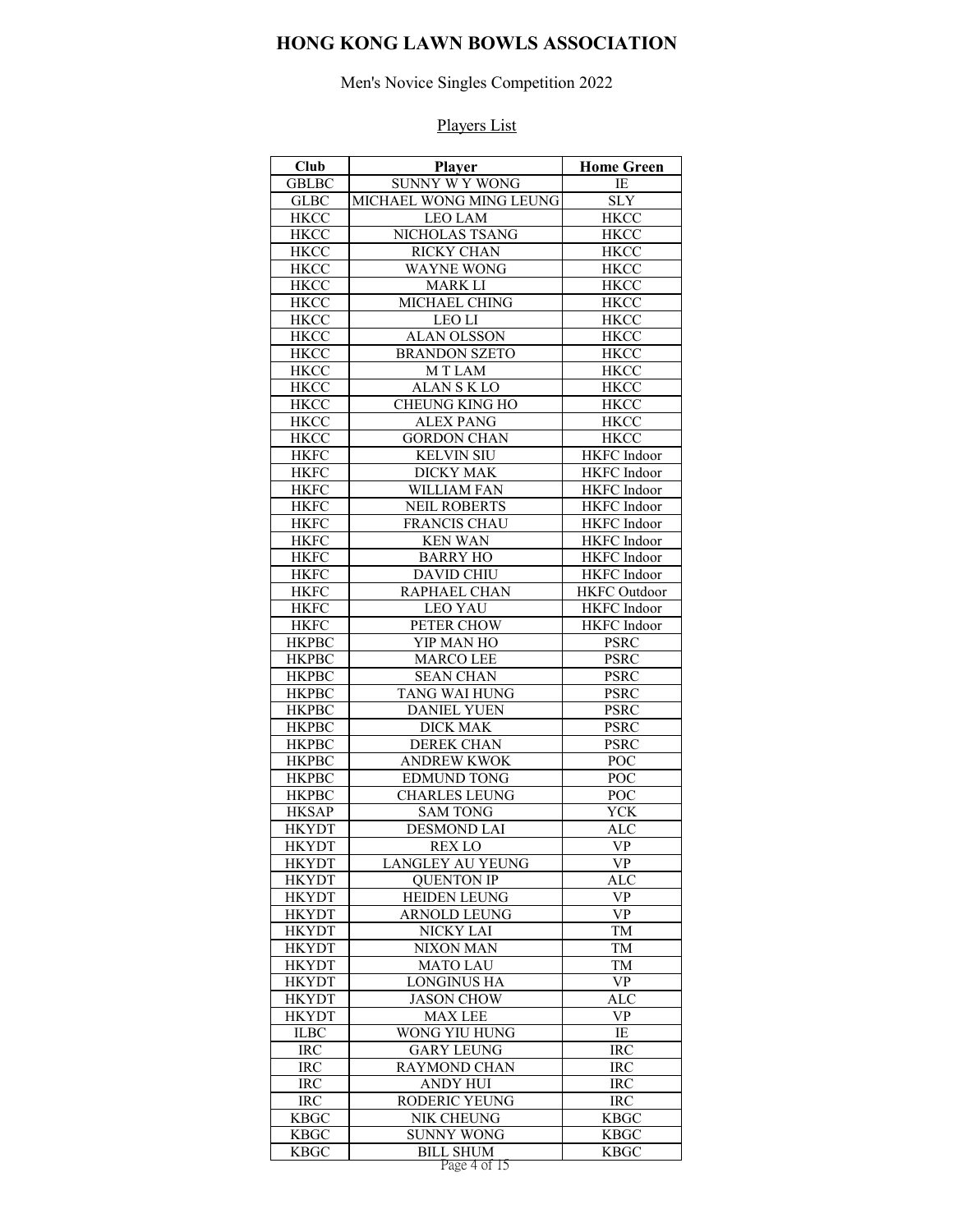Men's Novice Singles Competition 2022

| Club                       | Player                                | <b>Home Green</b> |
|----------------------------|---------------------------------------|-------------------|
| <b>KBGC</b>                | <b>ANDY TANG</b>                      | <b>KBGC</b>       |
| <b>KBGC</b>                | PETE LEUNG                            | <b>KBGC</b>       |
| <b>KBGC</b>                | <b>JOHN LAU</b>                       | <b>KBGC</b>       |
| <b>KBGC</b>                | <b>DAVID LUK</b>                      | <b>KBGC</b>       |
| <b>KBGC</b>                | CHRIS L K CHOW                        | <b>KBGC</b>       |
| <b>KBGC</b>                | <b>HADLY CHOW</b>                     | <b>KBGC</b>       |
| <b>KBGC</b>                | WILLIE CHOW                           | <b>KBGC</b>       |
| <b>KBGC</b>                | <b>HARRIS KOON</b>                    | <b>KBGC</b>       |
| <b>KBGC</b>                | MICHAEL CHU                           | <b>KBGC</b>       |
| <b>KCC</b>                 | PETER HEVICON                         | <b>KCC</b>        |
| <b>KCC</b>                 | VICTOR MO                             | <b>KCC</b>        |
| <b>KCC</b>                 | <b>ALFRED LUI</b>                     | <b>KCC</b>        |
| <b>KCC</b>                 | <b>NELSON WO</b>                      | <b>KCC</b>        |
| <b>KCC</b>                 | <b>BOON HO</b>                        | <b>KCC</b>        |
| <b>KFLBC</b>               | <b>STANLEY WONG</b>                   | <b>SLY</b>        |
| <b>KFLBC</b>               | YAU KWOK KEUNG                        | YCK               |
| <b>KFLBC</b>               | <b>KELVIN LIU</b>                     | <b>YCK</b>        |
| <b>LCN</b>                 | TOM CHOY                              | <b>TKO</b>        |
| $LCN$                      | <b>RAYMOND YU</b>                     | <b>TKO</b>        |
| <b>PDLBC</b>               | <b>BILLY FONG</b>                     | <b>TKO</b>        |
| <b>PDLBC</b>               | <b>FY TANG</b>                        | <b>TKO</b>        |
| <b>SBI</b>                 | <b>EDWARD TSUI</b>                    | SBI               |
| <b>SBI</b>                 | <b>BEN KWAN</b>                       | SBI               |
| <b>SBI</b>                 | <b>ERIC CHOI</b>                      | <b>SBI</b>        |
| <b>SBI</b>                 | YUNG CHI HANG                         | SBI               |
| <b>SBI</b>                 | <b>HUNG KIN HO</b>                    | <b>SBI</b>        |
| <b>SBI</b>                 | <b>MITCHELL IP</b>                    | <b>SBI</b>        |
| <b>SBI</b>                 | C Y CHENG                             | <b>SBI</b>        |
| <b>SBI</b>                 | <b>B</b> MA                           | SBI               |
| <b>SBI</b>                 | <b>ALBERT LUI</b>                     | <b>SBI</b>        |
| <b>SBI</b>                 | <b>STEPHEN NG</b>                     | <b>SBI</b>        |
| <b>SBI</b>                 | <b>BENJAMIN KEUNG</b>                 | <b>SBI</b>        |
| <b>SBI</b>                 | MICHAEL YEUNG                         | <b>SBI</b>        |
| <b>SBI</b>                 | Y Y WONG                              | <b>SBI</b>        |
| <b>SBI</b>                 | <b>BILLY FUNG</b>                     | <b>SBI</b>        |
| <b>SBI</b>                 | <b>DUNCAN IP</b>                      | <b>SBI</b>        |
| <b>SBI</b>                 | <b>JASON LANG</b>                     | <b>SBI</b>        |
| <b>SBI</b>                 | <b>HOWARD LAI</b><br><b>ANDY NGAI</b> | <b>SBI</b>        |
| <b>SBSC</b><br><b>SBSC</b> |                                       | ALC<br><b>ALC</b> |
|                            | <b>STEPHEN LI</b>                     |                   |
| SBSC<br><b>SBSC</b>        | <b>SUNNY PANG</b><br>PAUL MAI         | ALC<br><b>ALC</b> |
| <b>STSA</b>                | <b>JOHN CHONG</b>                     | <b>SLY</b>        |
| <b>STSA</b>                | <b>EDDIE SO</b>                       | <b>SLY</b>        |
| <b>STSA</b>                | <b>MARK MAK</b>                       | <b>SLY</b>        |
| <b>STSA</b>                | MICHAEL MAK                           | <b>SLY</b>        |
| <b>STSA</b>                | <b>RICKY FUNG</b>                     | <b>SLY</b>        |
| <b>STSA</b>                | <b>EDDIE CHOI</b>                     | <b>SLY</b>        |
| <b>STSA</b>                | <b>EDDY FAN</b>                       | <b>SLY</b>        |
| <b>STSA</b>                | <b>RAY LEUNG</b>                      | <b>SLY</b>        |
| <b>STSA</b>                | MAK CHI KWONG                         | <b>SLY</b>        |
| <b>TKOBC</b>               | <b>KELVIN YEUNG</b>                   | <b>TKO</b>        |
| <b>TKOBC</b>               | TIM KUTT                              | <b>TKO</b>        |
| <b>TKOBC</b>               | WONG WING FAI                         | <b>TKO</b>        |
| <b>TKOBC</b>               | LI SIU KEUNG                          | TKO               |
| <b>TKOBC</b>               | P F WONG                              | <b>TKO</b>        |
| <b>TKOBC</b>               | <b>EDDY LIU</b>                       | TKO               |
| <b>TKOBC</b>               | <b>KONG CHI MING</b>                  | <b>VP</b>         |
|                            | Page 5 of 15                          |                   |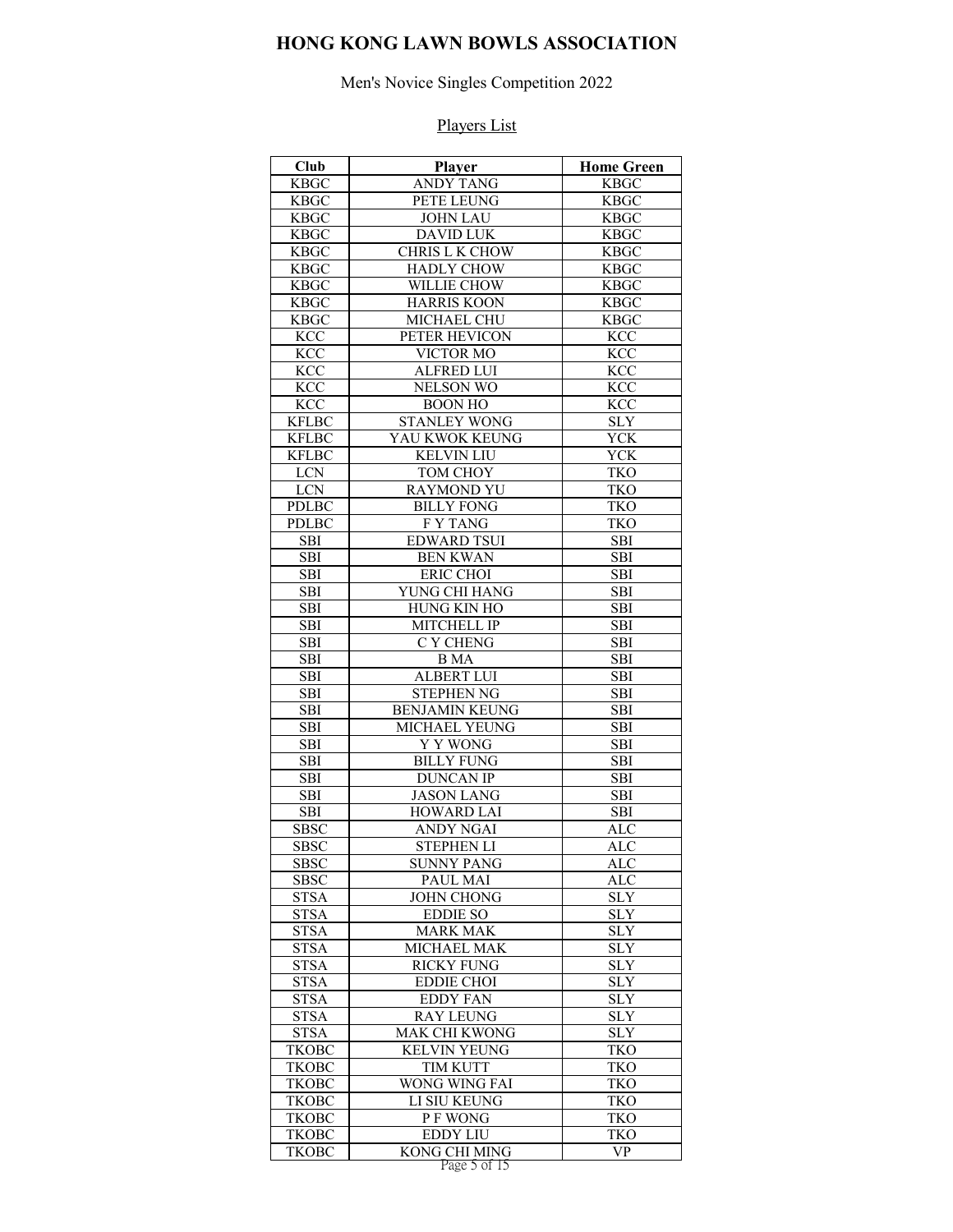# Men's Novice Singles Competition 2022

| <b>Club</b>  | Player                 | <b>Home Green</b>       |
|--------------|------------------------|-------------------------|
| <b>TKOBC</b> | <b>WILLIE WONG</b>     | TKO                     |
| <b>TKOBC</b> | <b>CANNY CHEUNG</b>    | <b>TKO</b>              |
| <b>TMSA</b>  | <b>K F CHUNG</b>       | TM                      |
| <b>TMSA</b>  | <b>RAYMOND NGO</b>     | <b>TM</b>               |
| <b>TMSA</b>  | <b>SZETO CHI</b>       | TM                      |
| <b>TMSA</b>  | <b>KEITH LAU</b>       | <b>TM</b>               |
| <b>TMSA</b>  | <b>SAM LEE</b>         | TM                      |
| <b>TMSA</b>  | <b>TSANG CHI LOONG</b> | TM                      |
| <b>TMSA</b>  | YIP SHIU CHUNG         | <b>TM</b>               |
| <b>TMSA</b>  | THOMAS CHAN            | TM                      |
| <b>TMSA</b>  | <b>ANTHONY WONG</b>    | TM                      |
| <b>TMSA</b>  | <b>JOHNNY LAW</b>      | TM                      |
| <b>TMSA</b>  | <b>WONG CHE CHUNG</b>  | TM                      |
| <b>TMSA</b>  | <b>DOUGLAS CHEN</b>    | <b>TM</b>               |
| <b>TPLBC</b> | <b>CHENG SHIU TING</b> | <b>YCK</b>              |
| <b>TPLBC</b> | ALBERT LEE CHUN KAU    | <b>SLY</b>              |
| <b>TPLBC</b> | <b>KCKAN</b>           | <b>SLY</b>              |
| <b>TPLBC</b> | <b>JOSEPH YEUNG</b>    | YCK                     |
| <b>TPLBC</b> | COOGAN AU              | $\overline{\text{SLY}}$ |
| <b>TPLBC</b> | HUI CHI KEUNG          | <b>SLY</b>              |
| <b>TVLBC</b> | <b>NKLAM</b>           | ALC                     |
| <b>TVLBC</b> | <b>JOHNSON CHAN</b>    | <b>IE</b>               |
| <b>TVLBC</b> | <b>TERENCE CHEUNG</b>  | <b>ALC</b>              |
| <b>TVLBC</b> | <b>ALEX CHAN</b>       | <b>ALC</b>              |
| <b>TVLBC</b> | WILSON LI              | <b>ALC</b>              |
| <b>USRC</b>  | <b>ANTONIO CHEAH</b>   | <b>USRC</b>             |
| <b>USRC</b>  | <b>PAUL LAU</b>        | <b>USRC</b>             |
| <b>USRC</b>  | <b>BARRY YUNG</b>      | <b>USRC</b>             |
| <b>USRC</b>  | PAUL KWOK              | <b>USRC</b>             |
| <b>USRC</b>  | <b>RICKY MAK</b>       | <b>USRC</b>             |
| <b>VLBC</b>  | <b>AUGUSTINE LAI</b>   | <b>VP</b>               |
| <b>VLBC</b>  | C S TAM                | IE                      |
| <b>VLBC</b>  | <b>ANDY MA</b>         | $\overline{VP}$         |
| <b>VLBC</b>  | <b>PATRICK LING</b>    | <b>VP</b>               |
| VLBC         | <b>WALLACE LAM</b>     | $\overline{\text{VP}}$  |
| <b>VLBC</b>  | <b>LENIN MAN</b>       | VP                      |
| <b>VLBC</b>  | <b>WOODY YU</b>        | <b>VP</b>               |
| <b>VLBC</b>  | <b>DENNIS TSANG</b>    | $\overline{VP}$         |
| <b>VLBC</b>  | PAUL YAU               | <b>VP</b>               |
| <b>VLBC</b>  | <b>ALFRED CHOW</b>     | <b>VP</b>               |
| <b>WISC</b>  | PETER YEUNG            | <b>TKO</b>              |
| <b>YLLBC</b> | <b>SAMMY LAW</b>       | <b>YCK</b>              |
| <b>YLLBC</b> | <b>GARY LAM</b>        | <b>SLY</b>              |
| <b>YLLBC</b> | <b>KEN KUM</b>         | <b>SLY</b>              |
|              | Total                  | 218                     |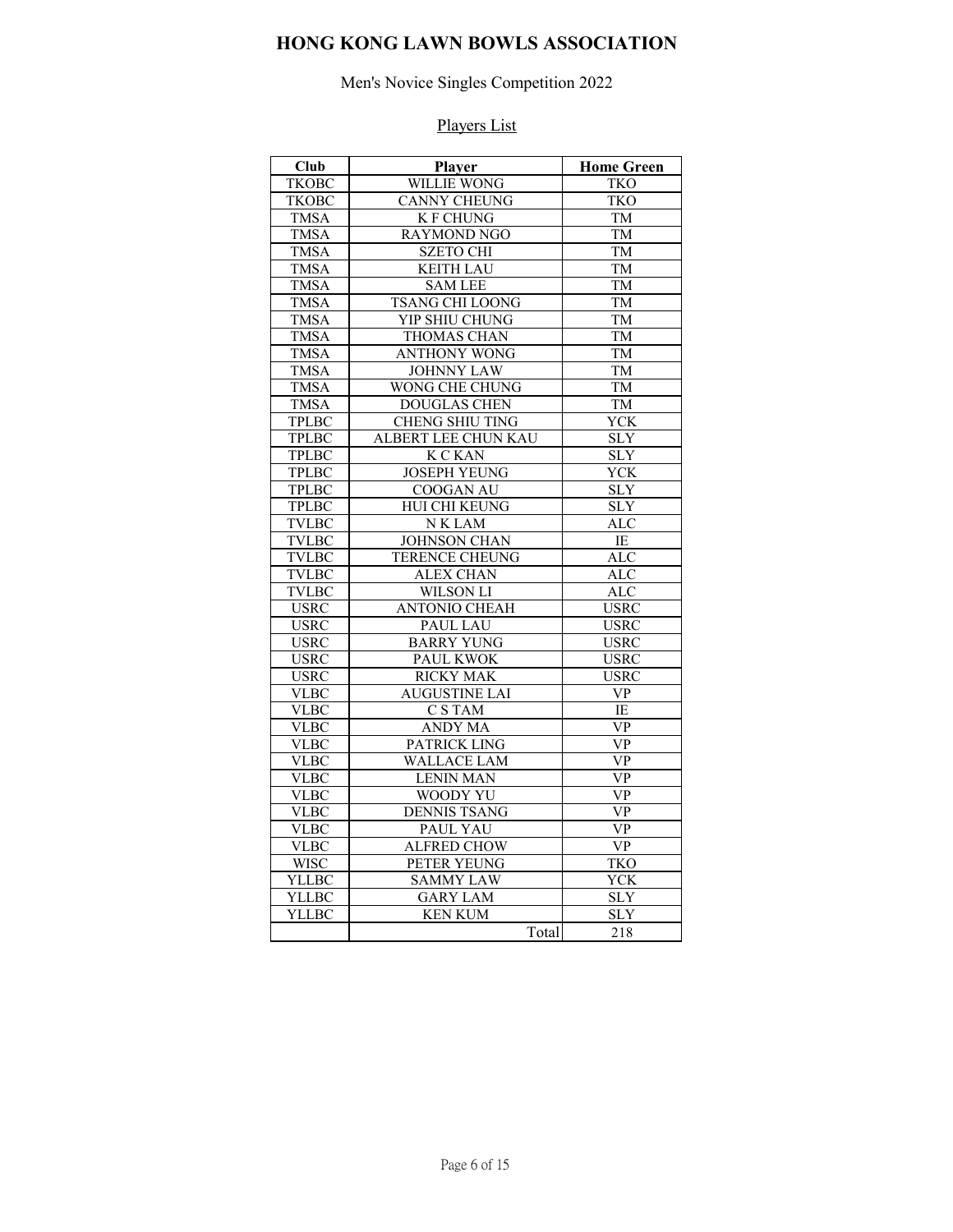**Updated on 6th May, 2022**

1. Four bowls per player, First to 21 shots

2. Burnt end to be re-played.

3. Winner must notify results to LBA Office by email or fax by 12:00 noon on the day following the match.

| <b>Round 1</b> | <b>Thursday 5th May at 7pm</b> |              |         |                         |         |                     |              |                                                         |
|----------------|--------------------------------|--------------|---------|-------------------------|---------|---------------------|--------------|---------------------------------------------------------|
|                | <b>Ref</b> Home Side           | Club         | Score   |                         | Score   | <b>Away Side</b>    | Club         | Venue                                                   |
| 101            | <b>MIKE NG</b>                 | BFC          | 16      |                         | 21      | <b>ANDY HUI</b>     | <b>IRC</b>   | VP (Changed to 3pm, 4 May)                              |
| 102            | <b>SAM CHAN</b>                | <b>ELBC</b>  | no show |                         |         | <b>EDDIE CHOI</b>   | <b>STSA</b>  | TKO                                                     |
| 103            | MICHAEL WAN                    | FC           | 20      |                         | 21      | NICKY LAI           | <b>HKYDT</b> | FC (Changed to 3pm)                                     |
| 104            | TIM KUTT                       | <b>TKOBC</b> |         |                         |         | Bye                 |              |                                                         |
| 105            | <b>MARK MAK</b>                | STSA         | 19      | $\bar{\mathbf{V}}$      | 21      | K L MAN             | <b>CSD</b>   | <b>SLY</b>                                              |
| 106            | YIP MAN HO                     | HKPBC        | 8       |                         | 21      | <b>BILLY NG</b>     | <b>BFC</b>   | PSRC (Changed to 7pm, 4 May)                            |
| 107            | TOM CHOY                       | LCN          | 14      |                         | 21      | LOMAN LO            | <b>BFC</b>   | TKO (Changed to 5pm, 29 April)                          |
| 108            | <b>JOHNSON CHAN</b>            | <b>TVLBC</b> |         |                         |         | Bye                 |              |                                                         |
| 109            | WOODY YU                       | VLBC         | 21      |                         | 17      | C Y CHENG           | SBI          | VP (Changed to 4pm, 2 May)                              |
| 110            | <b>ALEX CHAN</b>               | <b>TVLBC</b> | 21      |                         | 8       | PAUL LAU            | <b>USRC</b>  | ALC (Changed to 7pm, 4 May)                             |
| 111            | <b>SIMON YAU</b>               | <b>BFC</b>   | 10      |                         | 21      | <b>JASON CHOW</b>   | <b>HKYDT</b> | IE                                                      |
| 112            | <b>SUNNY WONG</b>              | KBGC         |         |                         |         | Bye                 |              |                                                         |
| 113            | <b>LONGINUS HA</b>             | <b>HKYDT</b> | 11      | $\overline{\mathbf{V}}$ | 21      | YUNG CHI HANG       | SBI          | Venue changed to SBI<br>(Changed to 7pm, 4 May)         |
| 114            | MICHAEL WONG MING LEUNG        | GLBC         | 21      | $\overline{\mathbf{v}}$ | 20      | <b>CANNY CHEUNG</b> | <b>TKOBC</b> | SLY (Changed to 8pm)                                    |
| 115            | HUI CHI KEUNG                  | TPLBC        | 21      |                         | 14      | PETER HEVICON       | KCC          | SLY (Changed to 2pm, 29 April)                          |
| 116            | <b>DICK MAK</b>                | <b>HKPBC</b> |         |                         |         | Bye                 |              |                                                         |
| 117            | <b>JASON LANG</b>              | SBI          | 21      |                         | 7       | <b>LOUIS MA</b>     | CCC          | SBI (Changed to 7pm, 2 May)                             |
| 118            | Y Y WONG                       | SBI          | 21      |                         | 8       | <b>JOHNNY LAW</b>   | <b>TMSA</b>  | SBI (Changed to 7pm, 3 May)                             |
| 119            | <b>TSANG CHI LOONG</b>         | <b>TMSA</b>  |         |                         | no show | MICHAEL MAK         | <b>STSA</b>  | TM                                                      |
| 120            | VICTOR MO                      | KCC          |         |                         |         | Bye                 |              |                                                         |
| 121            | <b>GARY LEUNG</b>              | IRC          | 21      |                         | 11      | <b>NELSON WAN</b>   | CCC          | <b>IRC</b>                                              |
| 122            | <b>LEO LAM</b>                 | HKCC         |         |                         | no show | <b>CHUI KAM</b>     | CdeR         | HKCC                                                    |
| 123            | <b>LENIN MAN</b>               | VLBC         | 11      |                         | 21      | <b>WAYNE WONG</b>   | <b>HKCC</b>  | VP (Changed to 3pm, 1 May)                              |
| 124            | <b>JUDE YEUNG</b>              | ABC          |         |                         |         | Bye                 |              |                                                         |
| 125            | <b>ALFRED CHOW</b>             | <b>VLBC</b>  | 5       | $\overline{\mathbf{v}}$ | 21      | <b>EDDIE SO</b>     | <b>STSA</b>  | VP                                                      |
| 126            | <b>BOON HO</b>                 | KCC          | 21      | $\overline{\mathbf{v}}$ | 16      | <b>SZETO CHI</b>    | <b>TMSA</b>  | KCC                                                     |
| 127            | NICHOLAS TSANG                 | HKCC         |         |                         |         | no show PAUL MAI    | <b>SBSC</b>  | HKCC                                                    |
| 128            | <b>PAUL KWOK</b>               | <b>USRC</b>  |         |                         |         | Bye                 |              |                                                         |
| 129            | <b>DANIEL LEONG</b>            | CCC          | 21      |                         | 7       | <b>SUNNY PANG</b>   | <b>SBSC</b>  | Venue changed to CCC outdoor<br>(Changed to 3pm, 7 May) |
| 130            | EDWARD TSUI                    | SBI          |         |                         |         | Bye                 |              |                                                         |
| 131            | LO SHU PUI                     | <b>CLBC</b>  | 19      | $\overline{\mathbf{V}}$ | 21      | CHRIS L K CHOW      | <b>KBGC</b>  | VP                                                      |
| 132            | <b>JAMES LAW</b>               | $_{\rm CCC}$ |         |                         |         | Bye                 |              |                                                         |
| 133            | <b>EDDY SO</b>                 | ABC          | 21      |                         | 15      | <b>WALLACE LAM</b>  | <b>VLBC</b>  | Venue changed to TKO<br>(Changed to 3pm, 1 May)         |
| 134            | <b>JOHN LAU</b>                | <b>KBGC</b>  | 21      | $\mathbf{V}$            | 12      | <b>RAY LEUNG</b>    | <b>STSA</b>  | <b>KBGC</b>                                             |
| 135            | <b>DENNIS YIU</b>              | CCC          | 21      | $\overline{\mathbf{v}}$ | 12      | B MA                | SBI          | CCC Indoor                                              |
| 136            | BOBBY WONG                     | BFC          |         |                         |         | Bye                 |              |                                                         |
|                |                                |              |         | $\overline{\mathbf{V}}$ |         |                     |              |                                                         |
| 137            | LO KA HING                     | ABC          | 21      |                         | 16      | <b>HEIDEN LEUNG</b> | <b>HKYDT</b> | TKO (Changed to 7pm, 3 May)                             |
| 138            | IP YAU TONG                    | FPLBA        | 17      | $\overline{\mathbf{v}}$ | 21      | <b>HARRY FONG</b>   | <b>FPLBA</b> | TKO (Changed to 1pm, 4 May)                             |
| 139            | <b>RICKY CHEUNG</b>            | FPLBA        | 21      |                         | 12      | WONG PING TAK       | FC           | YCK (Changed to 4pm, 26 April)                          |
| 140            | <b>SUNNY W Y WONG</b>          | GBLBC        |         |                         |         | Bye                 |              |                                                         |
| 141            | <b>QUENTON IP</b>              | HKYDT        | 21      |                         | 10      | CHENG SHIU TING     | TPLBC        | ALC                                                     |
| 142            | <b>STEPHEN LI</b>              | SBSC         | no show |                         |         | ANDY LAI            | <b>FPLBA</b> | ALC                                                     |
| 143            | KONG CHI MING                  | ТКОВС        | 21      |                         | 8       | LEO YAU             | HKFC         | VP                                                      |
| 144            | DANIEL W S LAM                 | GBLBC        |         |                         |         | Bye                 |              |                                                         |
| 145            | <b>JOHN LEE</b>                | ELBC         | 18      |                         | 21      | <b>JOHN CHUNG</b>   | CCC          | TKO                                                     |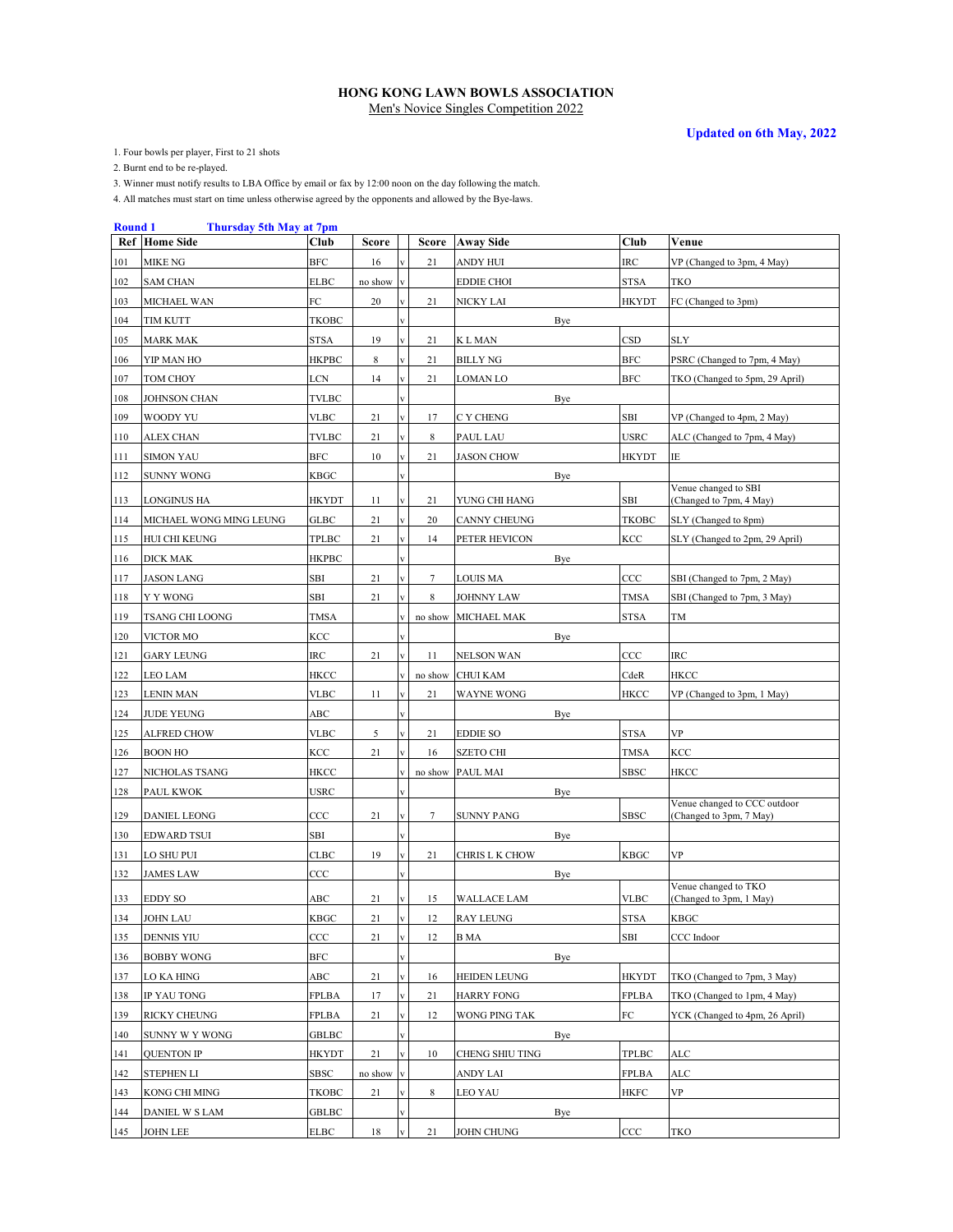**Updated on 6th May, 2022**

1. Four bowls per player, First to 21 shots

2. Burnt end to be re-played.

3. Winner must notify results to LBA Office by email or fax by 12:00 noon on the day following the match.

| <b>Round</b> 1 | Thursday 5th May at 7pm    |              |                 |                         |                |                       |              |                                     |
|----------------|----------------------------|--------------|-----------------|-------------------------|----------------|-----------------------|--------------|-------------------------------------|
|                | <b>Ref</b> Home Side       | Club         | Score           |                         |                | Score Away Side       | Club         | Venue                               |
| 146            | <b>RICKY CHAN</b>          | HKCC         |                 |                         |                | Bye                   |              |                                     |
| 147            | <b>ANDREW KWOK</b>         | <b>HKPBC</b> | 21              | v                       | $\overline{c}$ | <b>WILSON POON</b>    | ${\rm FC}$   | POC                                 |
| 148            | RODERIC YEUNG              | IRC          |                 |                         |                | Bye                   |              |                                     |
| 149            | NIK CHEUNG                 | KBGC         | 21              |                         | 2              | <b>KEITH LAU</b>      | <b>TMSA</b>  | KBGC                                |
| 150            | <b>GARY PUN</b>            | CCC          | 21              | V                       | 7              | <b>MATO LAU</b>       | <b>HKYDT</b> | CCC Indoor                          |
| 151            | ANDY TANG                  | KBGC         | 21              | V                       | 10             | <b>KENNETH WONG</b>   | ${\rm FC}$   | KBGC (Changed to 4pm)               |
| 152            | <b>SEAN CHAN</b>           | <b>HKPBC</b> |                 |                         |                | Bye                   |              |                                     |
| 153            | DOMINIC CHAN               | CCC          | 12              | $\overline{\mathbf{V}}$ | 21             | LANGLEY AU YEUNG      | <b>HKYDT</b> | CCC Indoor (Changed to 3pm 9 May)   |
| 154            | <b>FREDDIE IP</b>          | FC           | 21              |                         | 18             | <b>NAPSON HON</b>     | CLBC         | ${\rm FC}$                          |
| 155            | ALBERT LEE CHUN KAU        | <b>TPLBC</b> | 16              |                         | 21             | PETE LEUNG            | <b>KBGC</b>  | SLY                                 |
| 156            | <b>STANLEY WONG</b>        | <b>KFLBC</b> |                 |                         |                | Bye                   |              |                                     |
| 157            | WILLIAM FAN                | HKFC         | 12              |                         | 21             | PERCY CHAN            | <b>BFC</b>   | HKFC Indoor (Changed to 2pm, 6 May) |
| 158            | <b>RANDAL CHU</b>          | CLBC         | no show         |                         |                | <b>BARRY YUNG</b>     | <b>USRC</b>  | VP                                  |
| 159            | <b>SAM TONG</b>            | HKSAP        |                 |                         |                | withdraw NEIL ROBERTS | HKFC         | YCK                                 |
| 160            | <b>DICKY MAK</b>           | HKFC         |                 |                         |                | Bye                   |              |                                     |
| 161            | LEO LI                     | HKCC         | 21              |                         | 2              | <b>THOMAS CHAN</b>    | TMSA         | HKCC (Changed to 5pm)               |
| 162            | <b>BRANDON SZETO</b>       | HKCC         |                 |                         |                | Bye                   |              |                                     |
| 163            | <b>KELVIN LIU</b>          | <b>KFLBC</b> | no show         |                         |                | <b>WILLIE WONG</b>    | <b>TKOBC</b> | <b>YCK</b>                          |
| 164            | <b>BEN KWAN</b>            | SBI          |                 |                         |                | Bye                   |              |                                     |
| 165            | N K LAM                    | <b>TVLBC</b> | 20              | $\overline{\mathbf{v}}$ | 21             | PATRICK HO            | ccc          | ALC (Changed to 7pm, 1 May)         |
| 166            | <b>DENNIS TSANG</b>        | <b>VLBC</b>  | 6               |                         | 21             | C S TAM               | <b>VLBC</b>  | VP (Changed to 7pm, 4 May)          |
| 167            | <b>BILLY FUNG</b>          | SBI          | withdraw        |                         |                | <b>KEN WAN</b>        | HKFC         | SBI                                 |
|                | <b>FRANCIS CHAU</b>        | <b>HKFC</b>  |                 |                         |                |                       |              |                                     |
| 168            |                            | SBI          | 21              |                         |                | Bye<br>WONG CHE CHUNG | <b>TMSA</b>  | SBI (Changed to 7:30pm)             |
| 169<br>170     | HUNG KIN HO<br>WILLIE CHOW | KBGC         | $7\phantom{.0}$ |                         | 18<br>21       | ERIC CHOI             | SBI          | KBGC                                |
|                |                            |              |                 |                         |                |                       | FC           |                                     |
| 171            | <b>MAK CHI KWONG</b>       | STSA         | 21              |                         | 14             | <b>JOHNNY KWAN</b>    |              | SLY                                 |
| 172            | MICHAEL CHU                | KBGC         |                 |                         |                | Bye                   |              | Venue changed to KCC                |
| 173            | <b>NIXON MAN</b>           | HKYDT        | 21              |                         | 8              | <b>NELSON WO</b>      | KCC          | (Changed to 7pm, 4 May)             |
| 174            | <b>MITCHELL IP</b>         | SBI          | 18              |                         | 21             | <b>BARRY LAI</b>      | ABC          | SBI (Changed to 7pm, 4 May)         |
| 175            | PATRICK LING               | <b>VLBC</b>  | 14              |                         | 21             | <b>HADLY CHOW</b>     | <b>KBGC</b>  | VP (Changed to 3pm, 24 April)       |
| 176            | ANTONIO CHEAH              | USRC         |                 |                         |                | Bye                   |              |                                     |
| 177            | <b>EDMUND TONG</b>         | HKPBC        | 18              |                         | 21             | <b>LARRY CHAU</b>     | FC           | POC                                 |
| 178            | <b>BILL SHUM</b>           | KBGC         | 21              |                         | 12             | ALAN OLSSON           | HKCC         | KBGC (Changed to 4pm, 3 May)        |
| 179            | <b>BARRY HO</b>            | HKFC         | 21              |                         | 2              | YIP SHIU CHUNG        | TMSA         | <b>HKFC</b> Indoor                  |
| 180            | <b>RICKY FUNG</b>          | STSA         |                 | $\mathbf V$             |                | <b>Bye</b>            |              |                                     |
| 181            | <b>HARRIS KOON</b>         | KBGC         | 21              | V                       | 3              | RAYMOND NGO           | <b>TMSA</b>  | KBGC (Changed to 4pm, 2 May)        |
| 182            | <b>BENJAMIN KEUNG</b>      | SBI          | 21              | $\mathbf{V}$            | 11             | W T TSO               | <b>CLP</b>   | SBI                                 |
| 183            | NG CHI MING                | FC           |                 |                         |                | no show JAMES HON     | ${\rm FC}$   | FC                                  |
| 184            | <b>JOSEPH YEUNG</b>        | TPLBC        |                 |                         |                | Bye                   |              |                                     |
| 185            | ANDY NGAI                  | SBSC         | 11              | $\bar{\mathbf{V}}$      | 21             | <b>EDWARD PANG</b>    | <b>BFC</b>   | ALC (Changed to 2pm, 26 April)      |
| 186            | P F WONG                   | ТКОВС        | 17              |                         | 21             | KIT HUI               | ${\rm FC}$   | TKO (Changed to 6pm)                |
| 187            | <b>DAVID CHIU</b>          | HKFC         | 21              |                         | 8              | <b>GORDON CHAN</b>    | <b>HKCC</b>  | HKFC Indoor                         |
| 188            | COOGAN AU                  | TPLBC        |                 |                         |                | Bye                   |              |                                     |
| 189            | MARCO LEE                  | <b>HKPBC</b> | 20              |                         | 21             | PETER CHOW            | HKFC         | PSRC (Changed to 3pm, 4 May)        |
| 190            | <b>DANIEL YUEN</b>         | HKPBC        | 21              |                         | 10             | ALEX PANG             | HKCC         | PSRC                                |
| 191            | FCLI                       | GBLBC        | 15              |                         | 21             | PETE SZE              | CLBC         | VP (Changed to 2pm, 24 April)       |
|                |                            |              |                 |                         |                |                       |              |                                     |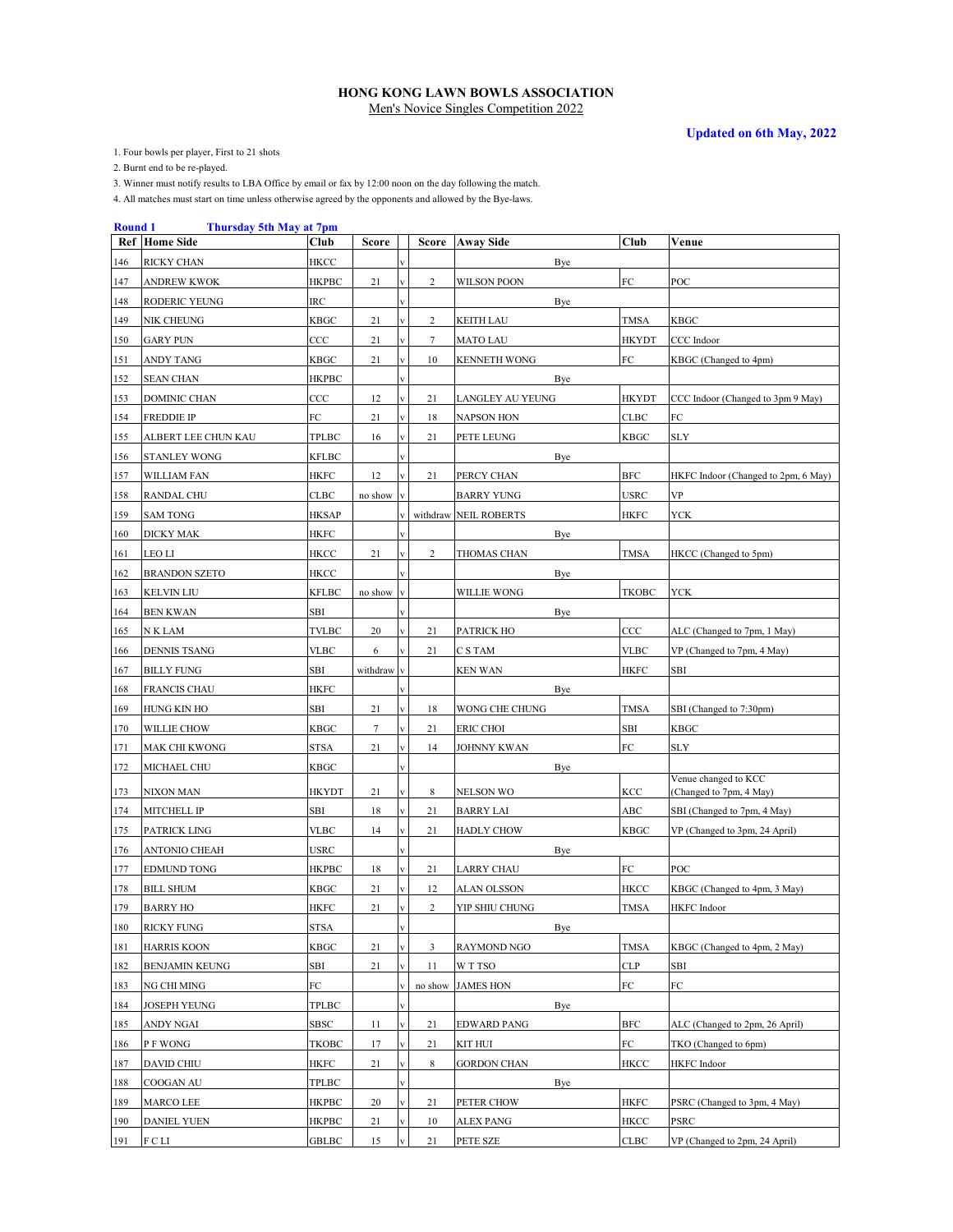**Updated on 6th May, 2022**

1. Four bowls per player, First to 21 shots

2. Burnt end to be re-played.

3. Winner must notify results to LBA Office by email or fax by 12:00 noon on the day following the match.

| <b>Round 1</b> | <b>Thursday 5th May at 7pm</b> |              |                |                         |                |                       |     |              |                                          |
|----------------|--------------------------------|--------------|----------------|-------------------------|----------------|-----------------------|-----|--------------|------------------------------------------|
| Ref            | <b>Home Side</b>               | <b>Club</b>  | <b>Score</b>   |                         | <b>Score</b>   | <b>Away Side</b>      |     | Club         | Venue                                    |
| 192            | <b>ALFRED LUI</b>              | KCC          |                |                         |                |                       | Bye |              |                                          |
| 193            | TERENCE CHEUNG                 | <b>TVLBC</b> | 21             | $\overline{\mathbf{v}}$ | $\overline{4}$ | <b>GARY LAM</b>       |     | <b>YLLBC</b> | ALC (Changed to 9am 2 May)               |
| 194            | <b>DESMOND LAI</b>             | <b>HKYDT</b> |                |                         |                |                       | Bye |              |                                          |
| 195            | <b>EDDY FAN</b>                | STSA         | 17             |                         | 21             | WILLIAM TO            |     | CdeR         | SLY                                      |
| 196            | <b>CHEUNG KING HO</b>          | HKCC         |                |                         |                |                       | Bye |              |                                          |
| 197            | <b>FERRICK WAN</b>             | CCC          | withdraw       | $\overline{\mathbf{v}}$ |                | LI SIU KEUNG          |     | <b>TKOBC</b> | CCC Indoor                               |
| 198            | <b>DOMINIC KWONG</b>           | CCC          | 20             | $\overline{\mathbf{V}}$ | 21             | <b>REX LO</b>         |     | <b>HKYDT</b> | CCC Indoor (Changed to 7pm, 9 May)       |
| 199            | YIU FUK MING                   | <b>ELBC</b>  | $\overline{4}$ | v                       | 21             | RAYMOND CHAN          |     | IRC          | Venue changed to IRC<br>(Changed to 2pm) |
| 1100           | <b>KEN KUM</b>                 | <b>YLLBC</b> |                |                         |                |                       | Bye |              |                                          |
| 1101           | YAU KWOK KEUNG                 | <b>KFLBC</b> | no show        | $\bar{\mathbf{V}}$      |                | S K WONG              |     | AWASG        | <b>YCK</b>                               |
| 1102           | <b>KELVIN SIU</b>              | <b>HKFC</b>  | 21             |                         | 17             | <b>JASON LI</b>       |     | FC           | HKFC Indoor (Changed to 11am, 7 May)     |
| 1103           | <b>KELVIN YEUNG</b>            | <b>TKOBC</b> | no show        |                         |                | ANDY MA               |     | <b>VLBC</b>  | TKO                                      |
| 1104           | POWELL CHENG                   | FC           |                |                         |                |                       | Bye |              |                                          |
| 1105           | <b>EDMEN CHEUNG</b>            | <b>FPLBA</b> | 21             | $\overline{\mathbf{V}}$ | 20             | PAUL YAU              |     | <b>VLBC</b>  | VP (Changed to 7pm, 4 May)               |
| 1106           | <b>ERIC WONG</b>               | FC           |                |                         |                | withdraw CHARLES CHAN |     | FC           | ${\rm FC}$                               |
| 1107           | <b>RICKY MAK</b>               | <b>USRC</b>  | 21             |                         | 8              | MICHAEL CHING         |     | <b>HKCC</b>  | <b>USRC</b>                              |
| 1108           | <b>DUNCAN IP</b>               | <b>SBI</b>   |                |                         |                |                       | Bye |              |                                          |
| 1109           | ANTHONY WONG                   | <b>TMSA</b>  | 12             |                         | 21             | <b>HOWARD LAI</b>     |     | SBI          | Venue changed to SBI                     |
| 1110           | <b>BILLY FONG</b>              | PDLBC        |                |                         |                |                       | Bye |              |                                          |
| 1111           | <b>ALANSKLO</b>                | HKCC         | withdraw       | $\overline{\mathbf{V}}$ |                | WILSON LI             |     | <b>TVLBC</b> | <b>HKCC</b>                              |
| 1112           | <b>ALBERT LUI</b>              | SBI          |                |                         |                |                       | Bye |              |                                          |
| 1113           | YIU KIN LAM                    | <b>BFC</b>   | 10             |                         | 21             | <b>RAYMOND YU</b>     |     | $_{\rm LCN}$ | TKO (Changed to 10am, 4 May)             |
| 1114           | <b>SAMMY LAW</b>               | YLLBC        | 21             |                         | 6              | MAX LEE               |     | HKYDT        | <b>YCK</b>                               |
| 1115           | MARK LI                        | HKCC         | 21             |                         | 4              | <b>JOHN CHONG</b>     |     | <b>STSA</b>  | HKCC                                     |
| 1116           | <b>STEPHEN NG</b>              | SBI          |                |                         |                |                       | Bye |              |                                          |
| 1117           | ARNOLD LEUNG                   | HKYDT        | 18             |                         | 21             | K W LEUNG             |     | CSD          | <b>VP</b>                                |
| 1118           | <b>SAM LEE</b>                 | <b>TMSA</b>  | 12             |                         | 21             | WONG YIU HUNG         |     | <b>ILBC</b>  | TM                                       |
| 1119           | WONG WING FAI                  | <b>TKOBC</b> | 21             | $\mathbf{v}$            | 16             | MICHAEL YEUNG         |     | <b>SBI</b>   | TKO (Changed to 11am)                    |
| 1120           | PETER YEUNG                    | <b>WISC</b>  |                |                         |                |                       | Bye |              |                                          |
| 1121           | <b>K F CHUNG</b>               | <b>TMSA</b>  | 21             | $\overline{\mathbf{v}}$ | 15             | TANG WAI HUNG         |     | <b>HKPBC</b> | TM                                       |
| 1122           | <b>CHARLES LEUNG</b>           | <b>HKPBC</b> | 21             |                         | 5              | RAPHAEL CHAN          |     | <b>HKFC</b>  | POC (Changed to 7pm, 6 May)              |
| 1123           | <b>DEREK CHAN</b>              | HKPBC        |                |                         |                | no show DAVID LUK     |     | <b>KBGC</b>  | PSRC                                     |
|                | 1124 K C KAN                   | TPLBC        |                |                         |                |                       | Bye |              |                                          |
| 1125           | <b>DOUGLAS CHEN</b>            | <b>TMSA</b>  | 21             | $\mathbf{V}$            | 7              | <b>KENT CHAN</b>      |     | FC           | TM                                       |
| 1126           | <b>EDDY LIU</b>                | TKOBC        |                |                         |                |                       | Bye |              |                                          |
| 1127           | M T LAM                        | <b>HKCC</b>  | 21             | $\mathbf{V}$            | 5              | <b>FY TANG</b>        |     | PDLBC        | HKCC                                     |
|                | 1128 AUGUSTINE LAI             | <b>VLBC</b>  |                | $\mathbf{V}$            |                |                       | Bye |              |                                          |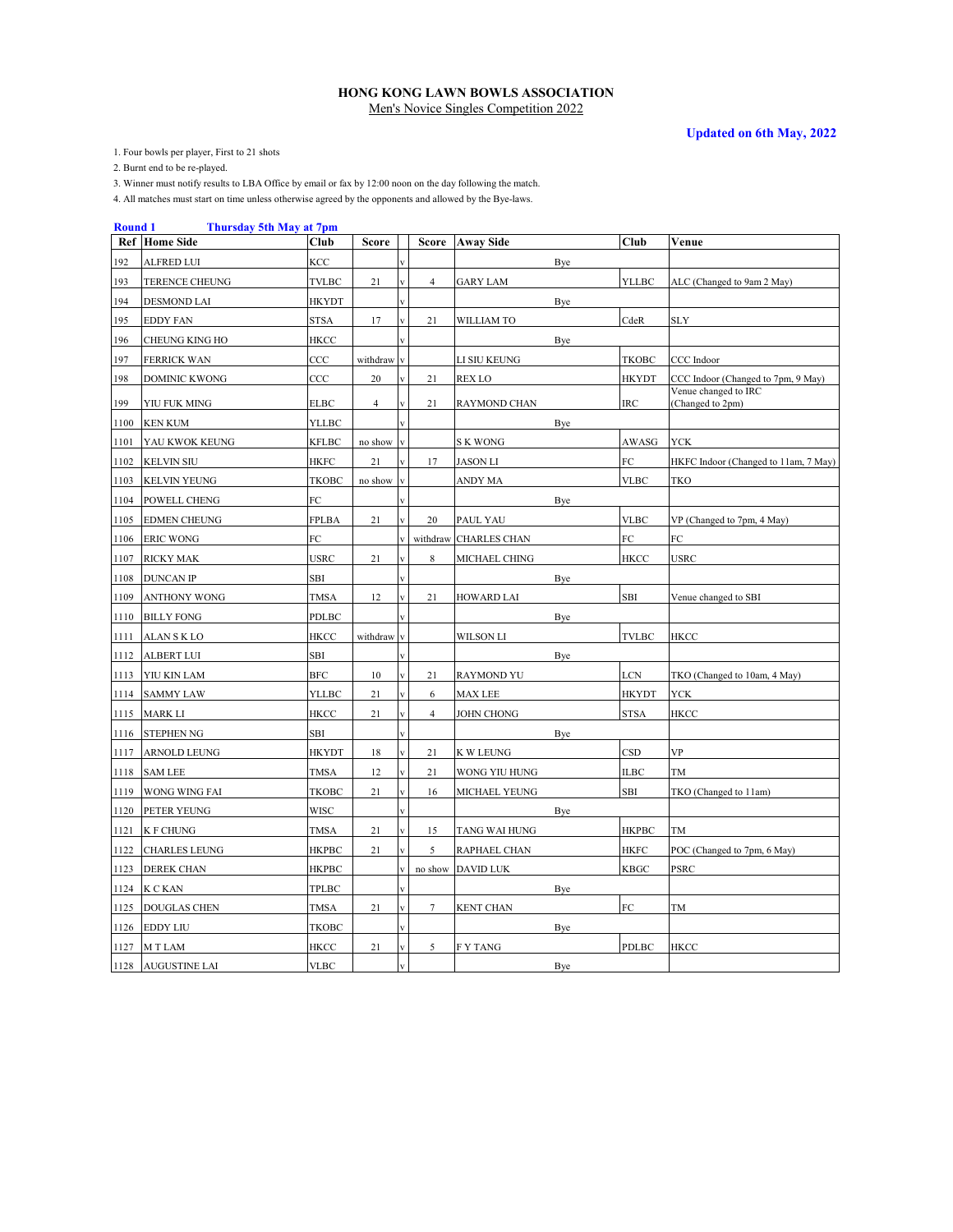1. Four bowls per player, First to 21 shots

2. Burnt end to be re-played.

3. Winner must notify results to LBA Office by email or fax by 12:00 noon on the day following the match.

| <b>Round 2</b> | Thursday 12th May at 7pm |              |              |              |                |                         |              |                                                    |
|----------------|--------------------------|--------------|--------------|--------------|----------------|-------------------------|--------------|----------------------------------------------------|
| Ref            | <b>Home Side</b>         | <b>Club</b>  | <b>Score</b> |              | <b>Score</b>   | <b>Away Side</b>        | Club         | Venue                                              |
| 201            | POWELL CHENG             | FC           | 21           | $\mathbf{V}$ | 14             | RICKY MAK               | USRC         | FC (Changed to 4pm, 17 May)                        |
| 202            | <b>JUDE YEUNG</b>        | ABC          | 21           | $\mathbf{V}$ | 15             | <b>ERIC WONG</b>        | FC           | TKO (Changed to 7pm, 6 May)                        |
| 203            | <b>BARRY LAI</b>         | ABC          | 21           | $\mathbf{V}$ | 7              | ANDREW KWOK             | <b>HKPBC</b> | IE (Changed to 7pm, 11 May)                        |
| 204            | YUNG CHI HANG            | SBI          | 21           | V            | 16             | SEAN CHAN               | НКРВС        | SBI (Changed to 11am, 7 May)                       |
| 205            | <b>JASON LANG</b>        | SBI          | 21           | $\mathbf{V}$ | 13             | ANTONIO CHEAH           | USRC         | SBI (Changed to 7pm, 11 May)                       |
| 206            | LEO LI                   | <b>HKCC</b>  | 9            | V            | 21             | DOUGLAS CHEN            | TMSA         | Venue changed to TM<br>(Changed to 7:30pm, 16 May) |
| 207            | <b>EDDIE SO</b>          | <b>STSA</b>  | 21           | $\mathbf{V}$ | 5              | JOHN LAU                | <b>KBGC</b>  | SLY (Changed to 5pm, 19 May)                       |
| 208            | <b>LARRY CHAU</b>        | FC           | 21           | $\mathbf V$  | 6              | NIXON MAN               | <b>HKYDT</b> | FC (Changed to 7pm, 17 May)                        |
| 209            | <b>DAVID CHIU</b>        | HKFC         | 21           | $\mathbf{V}$ | 12             | FREDDIE IP              | FC           | HKFC Indoor                                        |
| 210            | <b>JOHN CHUNG</b>        | $_{\rm CCC}$ | 21           | V            | 3              | TIM KUTT                | <b>TKOBC</b> | CCC Indoor                                         |
| 211            | KONG CHI MING            | TKOBC        | 21           | $\mathbf V$  | 6              | RAYMOND CHAN            | <b>IRC</b>   | VP (Changed to 7pm, 8 May)                         |
| 212            | <b>EDWARD TSUI</b>       | SBI          | 21           | $\mathbf{V}$ | 20             | REX LO                  | <b>HKYDT</b> | <b>SBI</b>                                         |
| 213            | <b>STANLEY WONG</b>      | KFLBC        | 7            | $\mathbf{V}$ | 21             | BOBBY WONG              | <b>BFC</b>   | SLY (Changed to 10am, 22 May)                      |
| 214            | TERENCE CHEUNG           | <b>TVLBC</b> | 21           | V            | 8              | <b>GARY LEUNG</b>       | <b>IRC</b>   | ALC (Changed to 7pm, 10 May)                       |
| 215            | PETER CHOW               | HKFC         | 21           | V            | $\overline{4}$ | HARRIS KOON             | <b>KBGC</b>  | HKFC Indoor                                        |
| 216            | <b>JAMES LAW</b>         | $_{\rm CCC}$ | withdraw     | V            |                | SUNNY W Y WONG          | GBLBC        | CCC Indoor (Changed to 7pm, 12 May)                |
| 217            | TSANG CHI LOONG          | TMSA         | 20           |              | 21             | DICKY MAK               | <b>HKFC</b>  | TM (Changed to 8pm, 17 May)                        |
| 218            | DESMOND LAI              | HKYDT        | 21           | V            | 11             | MAK CHI KWONG           | STSA         | ALC (Changed to 9am, 14 May)                       |
| 219            | PETE SZE                 | CLBC         | 21           |              | 9              | S K WONG                | AWASG        | Venue changed to SLY<br>(Changed to 7pm, 18 May)   |
| 220            | NG CHI MING              | FC           | 16           | $\mathbf{V}$ | 21             | HUNG KIN HO             | SBI          | FC (Chnanged to 4pm, 15 May)                       |
| 221            | <b>RICKY FUNG</b>        | STSA         | 21           | $\mathbf{V}$ | 7              | KIT HUI                 | FC           | SLY (Changed to 2pm, 18 May)                       |
| 222            | <b>GARY PUN</b>          | $_{\rm CCC}$ | 21           | $\mathbf{V}$ | 19             | WILSON LI               | TVLBC        | CCC Indoor                                         |
| 223            | C S TAM                  | <b>VLBC</b>  | 21           | $\mathbf{V}$ | 14             | <b>BOON HO</b>          | KCC          | IE                                                 |
| 224            | WILLIE WONG              | TKOBC        | 21           | $\mathbf V$  | 17             | RAYMOND YU              | LCN          | TKO (Changed to 7pm, 17 May)                       |
| 225            | <b>RICKY CHEUNG</b>      | <b>FPLBA</b> | 21           | $\mathbf{V}$ | 15             | <b>STEPHEN NG</b>       | SBI          | YCK (Changed to 9am, 8 May)                        |
| 226            | <b>EDMEN CHEUNG</b>      | <b>FPLBA</b> | 11           | $\mathbf V$  | 21             | NICHOLAS TSANG          | HKCC         | VP (Changed to 7pm, 17 May)                        |
| 227            | K C KAN                  | TPLBC        | 10           | V            | 21             | K F CHUNG               | TMSA         | SLY (Changed to 2pm, 15 May)                       |
| 228            | <b>DENNIS YIU</b>        | CCC          | 21           |              | 12             | DICK MAK                | НКРВС        | CCC Indoor<br>(Changesd to 7pm, 13 May)            |
| 229            | LANGLEY AU YEUNG         | <b>HKYDT</b> | 21           | $\mathbf V$  | 19             | WONG YIU HUNG           | <b>ILBC</b>  | VP (Changed to 5pm, 18 May)                        |
| 230            | <b>BILLY FONG</b>        | PDLBC        | withdraw v   |              |                | MICHAEL WONG MING LEUNG | <b>GLBC</b>  | TKO                                                |
| 231            | <b>ALEX CHAN</b>         | <b>TVLBC</b> | 21           |              | 1              | COOGAN AU               | TPLBC        | <b>ALC</b>                                         |
| 232            | <b>BARRY HO</b>          | HKFC         | 21           |              | 9              | WILLIAM TO              | CdeR         | <b>HKFC</b> Indoor<br>(Changed to 7pm, 11 May)     |
| 233            | <b>ANDY LAI</b>          | <b>FPLBA</b> | 16           |              | 21             | SUNNY WONG              | <b>KBGC</b>  | SLY (Changed to 3pm, 17 May)                       |
| 234            | DEREK CHAN               | <b>HKPBC</b> | 15           |              | 21             | ERIC CHOI               | SBI          | PSRC (Changed to 7pm, 16 May)                      |
| 235            | <b>ALBERT LUI</b>        | SBI          | 21           |              | $\overline{c}$ | PETER YEUNG             | WISC         | SBI                                                |
| 236            | <b>SAMMY LAW</b>         | YLLBC        | 21           | V            | 10             | WAYNE WONG              | HKCC         | <b>YCK</b>                                         |
| 237            | PERCY CHAN               | <b>BFC</b>   | 21           |              | 14             | ALFRED LUI              | <b>KCC</b>   | Venue changed to IE<br>(Changed to 2pm, 17 May)    |
|                |                          |              |              |              |                |                         |              |                                                    |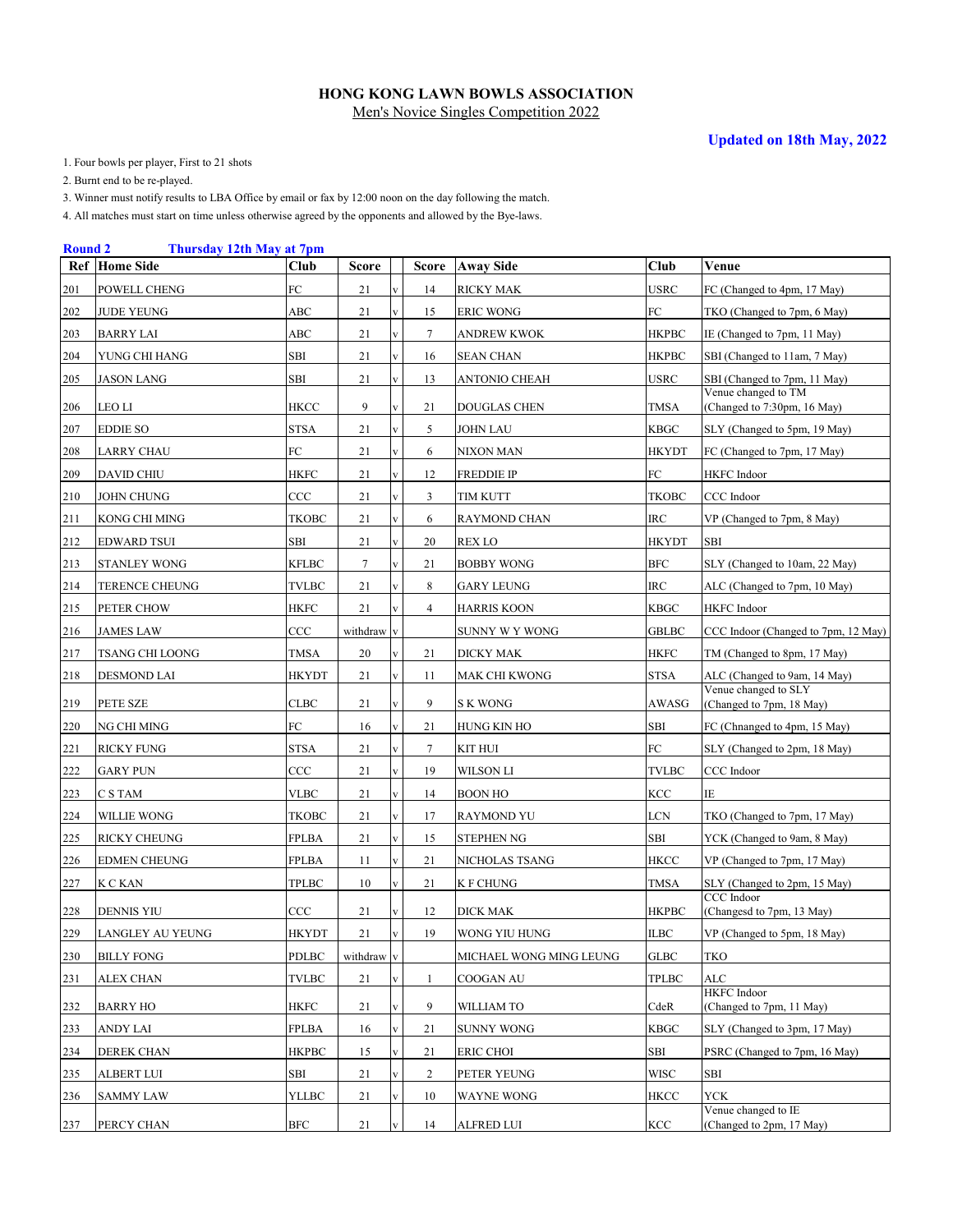1. Four bowls per player, First to 21 shots

2. Burnt end to be re-played.

3. Winner must notify results to LBA Office by email or fax by 12:00 noon on the day following the match.

|     | <b>Round 2</b><br>Thursday 12th May at 7pm |              |                |                         |          |                       |              |                                                   |  |  |  |  |  |
|-----|--------------------------------------------|--------------|----------------|-------------------------|----------|-----------------------|--------------|---------------------------------------------------|--|--|--|--|--|
| Ref | <b>Home Side</b>                           | <b>Club</b>  | <b>Score</b>   |                         | Score    | <b>Away Side</b>      | Club         | Venue                                             |  |  |  |  |  |
| 238 | <b>BILL SHUM</b>                           | <b>KBGC</b>  | 21             |                         | 13       | VICTOR MO             | <b>KCC</b>   | KBGC (Changed to 4:15pm, 19 May)                  |  |  |  |  |  |
| 239 | <b>KLMAN</b>                               | <b>CSD</b>   |                |                         |          | withdraw DUNCAN IP    | SBI          | <b>TKO</b>                                        |  |  |  |  |  |
| 240 | AUGUSTINE LAI                              | <b>VLBC</b>  | 22             |                         | 12       | <b>DANIEL LEONG</b>   | CCC          | VP (Changed to 7pm, 19 May)                       |  |  |  |  |  |
| 241 | <b>EDDY LIU</b>                            | <b>TKOBC</b> | 11             | $\mathbf{v}$            | 21       | Y Y WONG              | <b>SBI</b>   | TKO (Changed to 7pm, 16 May)                      |  |  |  |  |  |
| 242 | RODERIC YEUNG                              | IRC          | 10             | $\overline{\mathbf{V}}$ | 21       | CHEUNG KING HO        | <b>HKCC</b>  | IRC (Changed to 11am, 5 May)                      |  |  |  |  |  |
| 243 | ANDY MA                                    | <b>VLBC</b>  | 21             | $\overline{\mathbf{V}}$ | 14       | LEO LAM               | HKCC         | Venue changed to IE                               |  |  |  |  |  |
| 244 | <b>KEN KUM</b>                             | <b>YLLBC</b> | 5              | $\mathbf{V}$            | 21       | NIK CHEUNG            | KBGC         | SLY (Changed to 3pm, 15 May)                      |  |  |  |  |  |
| 245 | LO KA HING                                 | ABC          | 21             | $\mathbf{V}$            | 17       | WONG WING FAI         | TKOBC        | TKO (Changed to 7pm, 19 May)                      |  |  |  |  |  |
| 246 | PATRICK HO                                 | CCC          | 21             | $\mathbf{V}$            | 14       | JOHNSON CHAN          | TVLBC        | CCC Indoor                                        |  |  |  |  |  |
| 247 | <b>BARRY YUNG</b>                          | <b>USRC</b>  | 21             | $\mathbf{V}$            | 11       | <b>DANIEL YUEN</b>    | НКРВС        | USRC (Changed to 7pm, 19 May)                     |  |  |  |  |  |
| 248 | HUI CHI KEUNG                              | <b>TPLBC</b> | 18             | $\mathbf{V}$            | 21       | <b>ANDY HUI</b>       | IRC          | SLY (Changed to 2pm, 17 May)                      |  |  |  |  |  |
| 249 | PETE LEUNG                                 | <b>KBGC</b>  | 9              |                         | 21       | <b>RICKY CHAN</b>     | <b>HKCC</b>  | KBGC (Changed to 2:30pm, 17 May)                  |  |  |  |  |  |
| 250 | <b>CHARLES LEUNG</b>                       | <b>HKPBC</b> | 21             |                         | 5        | FRANCIS CHAU          | <b>HKFC</b>  | POC                                               |  |  |  |  |  |
| 251 | <b>BILLY NG</b>                            | <b>BFC</b>   | 10             |                         | 21       | <b>LOMAN LO</b>       | <b>BFC</b>   | Venue Changed to ALC<br>(Changed to 8pm, 15 May)  |  |  |  |  |  |
| 252 | <b>KEN WAN</b>                             | HKFC         | no show        |                         |          | MICHAEL CHU           | KBGC         | <b>HKFC</b> Indoor                                |  |  |  |  |  |
| 253 | QUENTON IP                                 | <b>HKYDT</b> | 10             |                         | 21       | <b>BENJAMIN KEUNG</b> | SBI          | ALC (Changed to 8pm, 16 May)                      |  |  |  |  |  |
| 254 | <b>EDWARD PANG</b>                         | <b>BFC</b>   | $\overline{2}$ |                         | 21       | <b>BEN KWAN</b>       | SBI          | Venue changed to SBI<br>(Changed to 10am, 13 May) |  |  |  |  |  |
| 255 | NICKY LAI                                  | <b>HKYDT</b> | 8              |                         | 21       | <b>KELVIN SIU</b>     | <b>HKFC</b>  | TM                                                |  |  |  |  |  |
| 256 | M T LAM                                    | <b>HKCC</b>  |                |                         | withdraw | PAUL KWOK             | USRC         | HKCC                                              |  |  |  |  |  |
| 257 | LI SIU KEUNG                               | <b>TKOBC</b> | 18             |                         | 21       | <b>JASON CHOW</b>     | <b>HKYDT</b> | Venue chnaged to ALC<br>(Changed to 3pm, 14 May)  |  |  |  |  |  |
| 258 | <b>MARK LI</b>                             | <b>HKCC</b>  | 21             |                         | 6        | DANIEL W S LAM        | <b>GBLBC</b> | HKCC (Changed to 7pm, 19 May)                     |  |  |  |  |  |
| 259 | <b>EDDIE CHOI</b>                          | <b>STSA</b>  | 21             |                         | 18       | <b>HADLY CHOW</b>     | <b>KBGC</b>  | SLY (Changed to 10am, 9 May)                      |  |  |  |  |  |
| 260 | HOWARD LAI                                 | SBI          | 21             |                         | 17       | JOSEPH YEUNG          | <b>TPLBC</b> | <b>SBI</b>                                        |  |  |  |  |  |
| 261 | K W LEUNG                                  | CSD          | 21             |                         | 12       | <b>SAM TONG</b>       | <b>HKSAP</b> | Venue changed to TM<br>(Changed to 7pm, 16 May)   |  |  |  |  |  |
| 262 | <b>BRANDON SZETO</b>                       | HKCC         | 21             | $\overline{\mathbf{v}}$ | 9        | <b>EDDY SO</b>        | ABC          | HKCC (Changed to 7pm, 19 May)                     |  |  |  |  |  |
| 263 | WOODY YU                                   | VLBC         | 8              |                         | 21       | CHRIS L K CHOW        | <b>KBGC</b>  | VP (Changed to 7pm, 18 May)                       |  |  |  |  |  |
| 264 | <b>ANDY TANG</b>                           | <b>KBGC</b>  | 21             | $\overline{\mathbf{V}}$ | 18       | <b>HARRY FONG</b>     | <b>FPLBA</b> | KBGC (Changed to 4pm, 17 May)                     |  |  |  |  |  |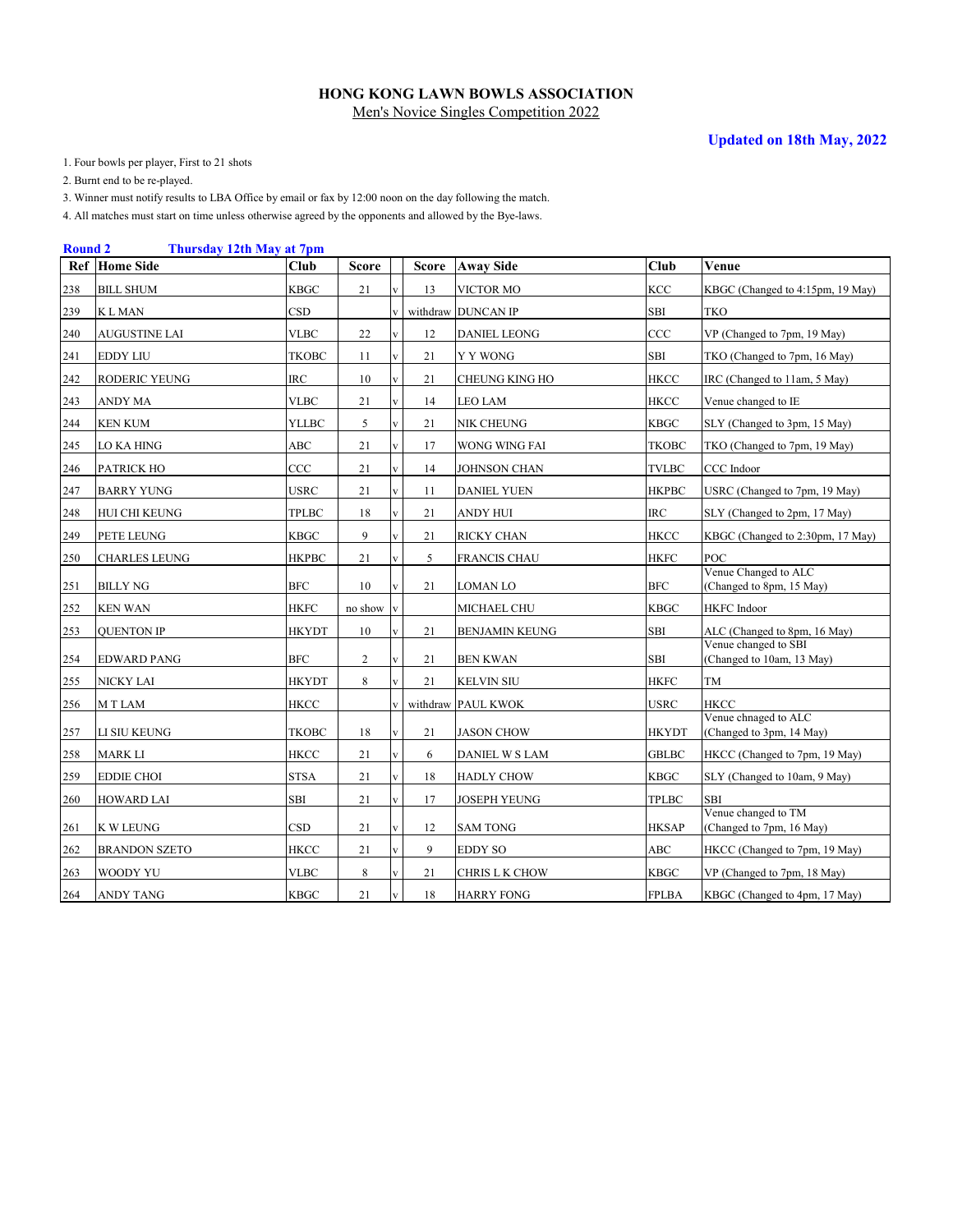1. Four bowls per player, First to 21 shots

2. Burnt end to be re-played.

3. Winner must notify results to LBA Office by email or fax by 12:00 noon on the day following the match.

|     | <b>Postponed to Thursday 26th May at 7pm</b><br><b>Round 3</b> |              |                |              |                |                         |              |                                                          |  |  |  |  |  |
|-----|----------------------------------------------------------------|--------------|----------------|--------------|----------------|-------------------------|--------------|----------------------------------------------------------|--|--|--|--|--|
| Ref | <b>Home Side</b>                                               | Club         | <b>Score</b>   |              | <b>Score</b>   | <b>Away Side</b>        | Club         | Venue                                                    |  |  |  |  |  |
| 301 | <b>SUNNY WONG</b>                                              | <b>KBGC</b>  | 12             |              | 21             | ANDY TANG               | <b>KBGC</b>  | KBGC                                                     |  |  |  |  |  |
| 302 | C S TAM                                                        | <b>VLBC</b>  | 13             |              | 21             | K L MAN                 | <b>CSD</b>   | ΙE                                                       |  |  |  |  |  |
| 303 | <b>HOWARD LAI</b>                                              | SBI          | 21             |              | 8              | EDWARD TSUI             | SBI          | SBI                                                      |  |  |  |  |  |
| 304 | <b>DOUGLAS CHEN</b>                                            | <b>TMSA</b>  | 14             |              | 21             | NICHOLAS TSANG          | <b>HKCC</b>  | TM                                                       |  |  |  |  |  |
| 305 | <b>K W LEUNG</b>                                               | CSD          | 19             | v            | 21             | YUNG CHI HANG           | SBI          | YKO (Changed to 3pm, 23 May)                             |  |  |  |  |  |
| 306 | <b>BARRY HO</b>                                                | <b>HKFC</b>  | 21             |              | 6              | ALEX CHAN               | <b>TVLBC</b> | <b>HKFC</b> Indoor<br>(Changed to 2pm, 19 May)           |  |  |  |  |  |
| 307 | EDDIE CHOI                                                     | STSA         | 21             | V            | 16             | BENJAMIN KEUNG          | SBI          | SLY                                                      |  |  |  |  |  |
| 308 | <b>JASON CHOW</b>                                              | HKYDT        | 21             |              | 14             | <b>BRANDON SZETO</b>    | HKCC         | ALC (Changed to 8:15am, 27 May)                          |  |  |  |  |  |
| 309 | MARK LI                                                        | HKCC         | 21             |              | 11             | RICKY CHAN              | HKCC         | HKCC                                                     |  |  |  |  |  |
| 310 | KONG CHI MING                                                  | <b>TKOBC</b> | 21             |              | $\tau$         | SUNNY W Y WONG          | <b>GBLBC</b> | VP                                                       |  |  |  |  |  |
| 311 | PETE SZE                                                       | CLBC         | $\overline{c}$ |              | 21             | M T LAM                 | HKCC         | Venue changed to HKCC                                    |  |  |  |  |  |
| 312 | <b>BILL SHUM</b>                                               | KBGC         | 17             |              | 21             | TERENCE CHEUNG          | <b>TVLBC</b> | KBGC                                                     |  |  |  |  |  |
| 313 | ANDY MA                                                        | VLBC         | 9              |              | 21             | <b>JASON LANG</b>       | SBI          | Venue changed to ALC<br>(Changed to 7pm, 26 May)         |  |  |  |  |  |
| 314 | PATRICK HO                                                     | CCC          | 21             |              | 13             | ANDY HUI                | <b>IRC</b>   | CCC Indoor                                               |  |  |  |  |  |
| 315 | HUNG KIN HO                                                    | SBI          | 21             |              | 9              | WILLIE WONG             | <b>TKOBC</b> | SBI (Changed to 4pm, 22 May)                             |  |  |  |  |  |
| 316 | <b>GARY PUN</b>                                                | CCC          | 21             |              | 6              | <b>EDDIE SO</b>         | <b>STSA</b>  | CCC Indoor                                               |  |  |  |  |  |
| 317 | LANGLEY AU YEUNG                                               | HKYDT        | 21             |              | 10             | KELVIN SIU              | <b>HKFC</b>  | Venue changed to HKFC Indoor<br>(Changed to 7pm, 30 May) |  |  |  |  |  |
| 318 | <b>SAMMY LAW</b>                                               | YLLBC        | 21             |              | 6              | DICKY MAK               | <b>HKFC</b>  | YCK (Changed to 8pm,26 May)                              |  |  |  |  |  |
| 319 | AUGUSTINE LAI                                                  | <b>VLBC</b>  | 21             |              | $\overline{4}$ | PETER CHOW              | <b>HKFC</b>  | VP                                                       |  |  |  |  |  |
| 320 | DAVID CHIU                                                     | HKFC         | 21             |              | 16             | <b>K F CHUNG</b>        | <b>TMSA</b>  | HKFC Indoor                                              |  |  |  |  |  |
| 321 | JOHN CHUNG                                                     | CCC          | 21             | V            | 9              | NIK CHEUNG              | <b>KBGC</b>  | CCC Indoor (Changed to 2pm)                              |  |  |  |  |  |
| 322 | <b>BOBBY WONG</b>                                              | <b>BFC</b>   | 21             |              | 19             | <b>CHARLES LEUNG</b>    | <b>HKPBC</b> | VP (Changed to 10am, 31 May)                             |  |  |  |  |  |
| 323 | <b>ERIC CHOI</b>                                               | <b>SBI</b>   | 21             | $\mathbf{V}$ | 10             | <b>POWELL CHENG</b>     | ${\rm FC}$   | SBI (Changed to 2pm, 26 May)                             |  |  |  |  |  |
| 324 | <b>BEN KWAN</b>                                                | SBI          | 21             |              | 7              | Y Y WONG                | SBI          | SBI (Changed to 12nn)                                    |  |  |  |  |  |
| 325 | <b>CHEUNG KING HO</b>                                          | HKCC         | 13             |              | 21             | <b>DENNIS YIU</b>       | CCC          | Venue changed to CCC Indoor<br>(Changed to 7pm, 25 May)  |  |  |  |  |  |
| 326 | <b>RICKY FUNG</b>                                              | <b>STSA</b>  | 14             |              | 21             | MICHAEL WONG MING LEUNG | <b>GLBC</b>  | <b>SLY</b>                                               |  |  |  |  |  |
| 327 | RICKY CHEUNG                                                   | <b>FPLBA</b> | 21             |              | 15             | <b>DESMOND LAI</b>      | <b>HKYDT</b> | YCK (Changed to 7:30pm, 26 May)                          |  |  |  |  |  |
| 328 | LO KA HING                                                     | ABC          | $10\,$         |              | 21             | <b>BARRY LAI</b>        | ABC          | TKO (Changed to 7pm, 25 May)                             |  |  |  |  |  |
| 329 | <b>ALBERT LUI</b>                                              | ${\bf SBI}$  | withdraw v     |              |                | <b>BARRY YUNG</b>       | <b>USRC</b>  | SBI                                                      |  |  |  |  |  |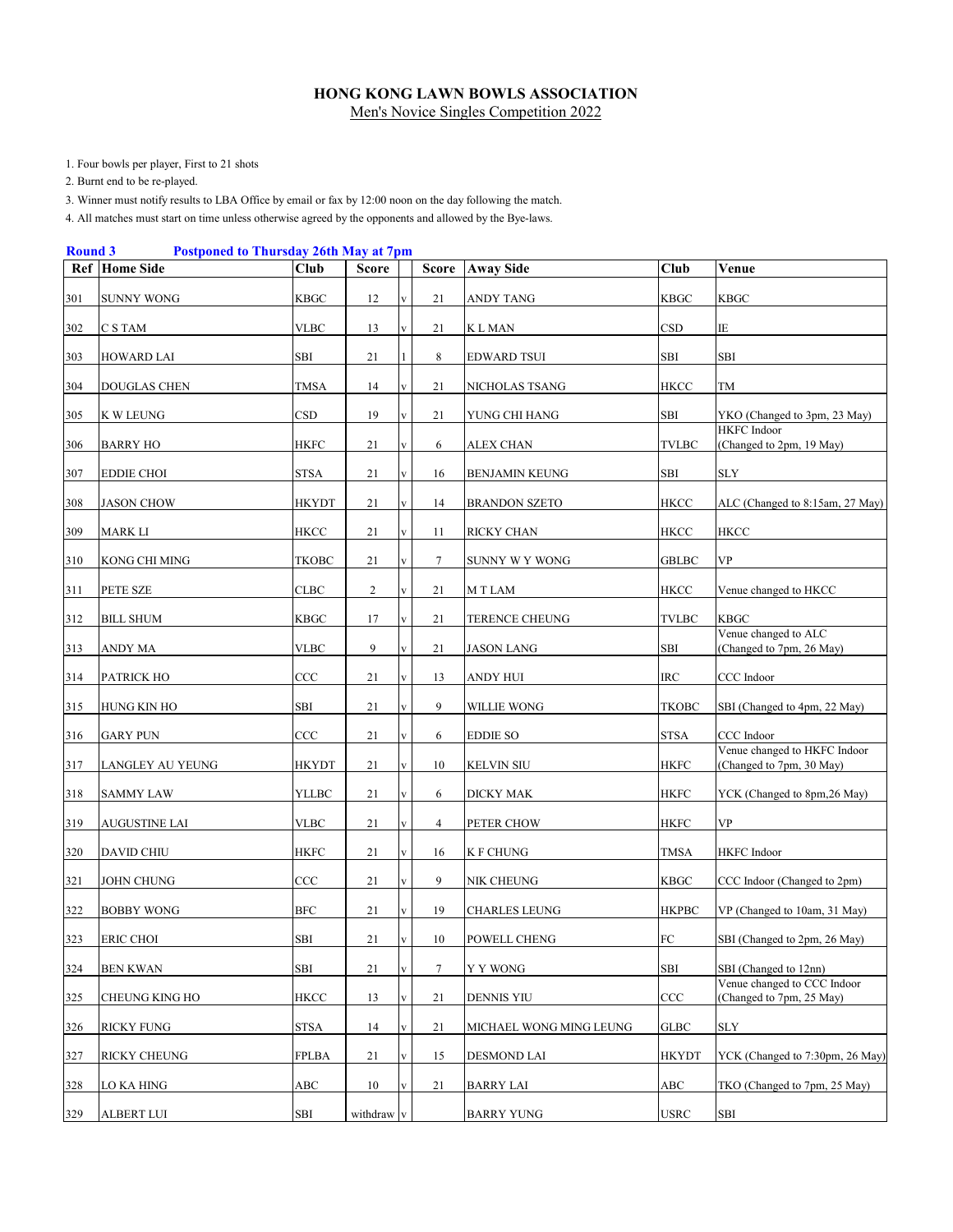1. Four bowls per player, First to 21 shots

2. Burnt end to be re-played.

3. Winner must notify results to LBA Office by email or fax by 12:00 noon on the day following the match.

| <b>Round 3</b><br><b>Postponed to Thursday 26th May at 7pm</b> |                      |             |       |  |       |                       |             |                              |
|----------------------------------------------------------------|----------------------|-------------|-------|--|-------|-----------------------|-------------|------------------------------|
|                                                                | <b>Ref</b> Home Side | Club        | Score |  | Score | <b>Away Side</b>      | <b>Club</b> | Venue                        |
| 330                                                            | <b>PERCY CHAN</b>    | <b>BFC</b>  | 21    |  | 19    | LOMAN LO              | <b>BFC</b>  | TKO (Changed to 7pm, 19 May) |
| 331                                                            | <b>JUDE YEUNG</b>    | ABC         | 21    |  | 15    | <b>CHRIS L K CHOW</b> | KBGC        | <b>TKO</b>                   |
| 332                                                            | MICHAEL CHU          | <b>KBGC</b> | 21    |  | 18    | <b>LARRY CHAU</b>     | FC          | KBGC                         |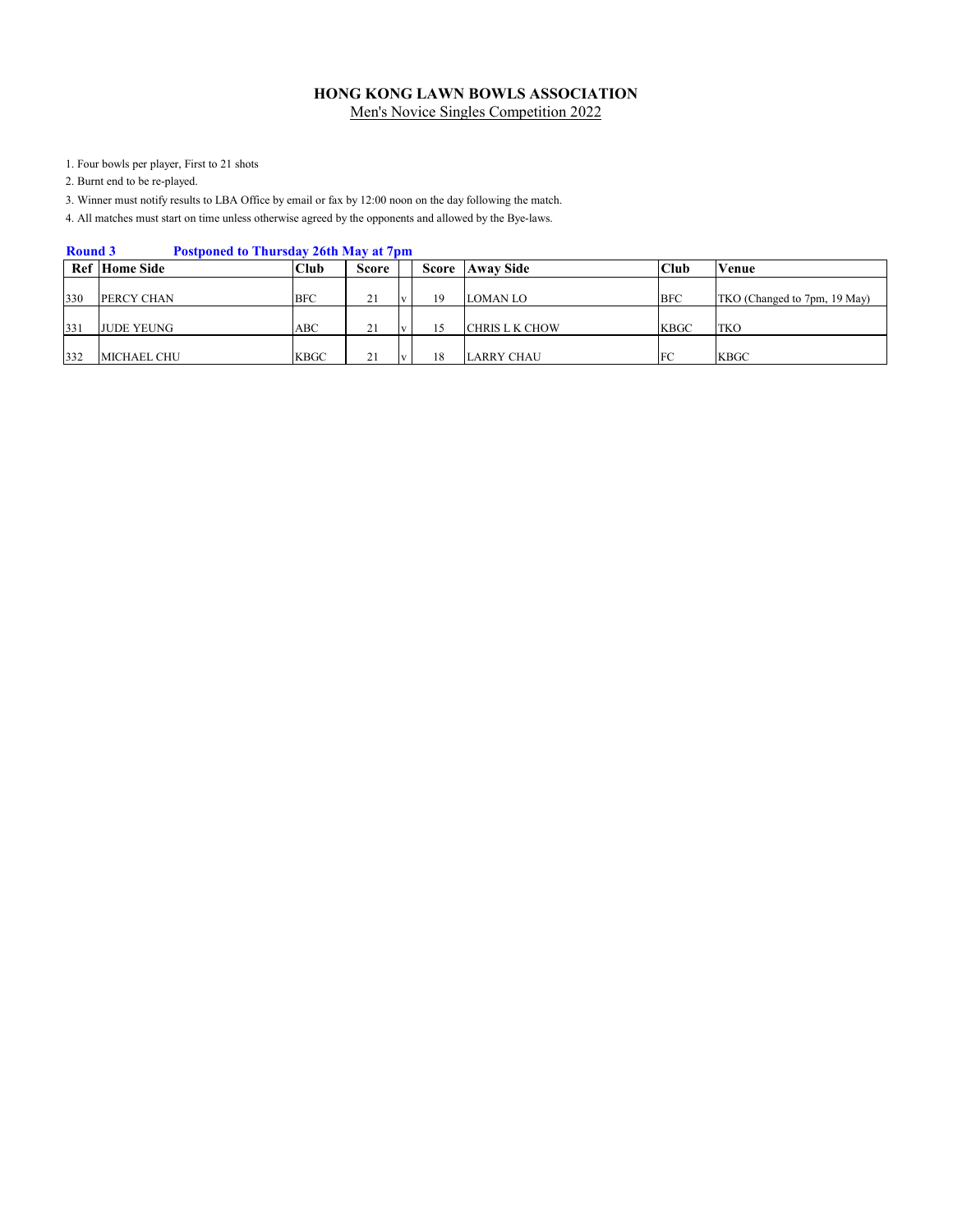1. Four bowls per player, First to 21 shots

2. Burnt end to be re-played.

3. Winner must notify results to LBA Office by email or fax by 12:00 noon on the day following the match.

|     | <b>Thursday 9th June at 7pm</b><br><b>Round 4</b> |              |              |              |              |                         |              |                                                          |  |  |
|-----|---------------------------------------------------|--------------|--------------|--------------|--------------|-------------------------|--------------|----------------------------------------------------------|--|--|
|     | <b>Ref</b> Home Side                              | Club         | <b>Score</b> |              | <b>Score</b> | <b>Away Side</b>        | Club         | <b>Venue</b>                                             |  |  |
| 401 | <b>RICKY CHEUNG</b>                               | <b>FPLBA</b> | 7            |              | 21           | <b>BARRY LAI</b>        | <b>ABC</b>   | YCK (Changed to 4pm, 4 June)                             |  |  |
| 402 | <b>JUDE YEUNG</b>                                 | ABC          | 16           |              | 21           | M T LAM                 | <b>HKCC</b>  | Venue changed to ALC<br>(Changed to 7:30pm, 17 June)     |  |  |
| 403 | NICHOLAS TSANG                                    | <b>HKCC</b>  | 21           |              | 3            | <b>GARY PUN</b>         | CCC          | HKCC (Changed to 7:30pm, 16 June)                        |  |  |
| 404 | <b>JASON CHOW</b>                                 | <b>HKYDT</b> | 21           |              | 19           | <b>SAMMY LAW</b>        | <b>YLLBC</b> | ALC (Changed to 8pm)                                     |  |  |
| 405 | <b>HUNG KIN HO</b>                                | <b>SBI</b>   | 21           |              | $\tau$       | <b>KLMAN</b>            | <b>CSD</b>   | SBI (Changed to 7:30pm)                                  |  |  |
| 406 | <b>JOHN CHUNG</b>                                 | CCC          | 13           |              | 21           | PERCY CHAN              | <b>BFC</b>   | CCC Indoor                                               |  |  |
| 407 | <b>BARRY YUNG</b>                                 | <b>USRC</b>  | 21           |              | 18           | <b>BARRY HO</b>         | <b>HKFC</b>  | USRC (Changed to 4pm, 16 June)                           |  |  |
| 408 | <b>HOWARD LAI</b>                                 | <b>SBI</b>   | 21           |              | 19           | KONG CHI MING           | <b>TKOBC</b> | <b>SBI</b>                                               |  |  |
| 409 | <b>BOBBY WONG</b>                                 | <b>BFC</b>   | 8            |              | 21           | <b>BEN KWAN</b>         | SBI          | Venue changed SBI<br>(Changed to 1pm, 8 June)            |  |  |
| 410 | <b>EDDIE CHOI</b>                                 | <b>STSA</b>  | 17           |              | 21           | <b>ERIC CHOI</b>        | <b>SBI</b>   | <b>SLY</b>                                               |  |  |
| 411 | <b>ANDY TANG</b>                                  | <b>KBGC</b>  | 21           |              | 8            | MICHAEL WONG MING LEUNG | <b>GLBC</b>  | KBGC (Changed to 3:30pm, 16 June)                        |  |  |
| 412 | LANGLEY AU YEUNG                                  | <b>HKYDT</b> | 20           |              | 21           | <b>DENNIS YIU</b>       | CCC          | Venue changed to CCC Indoor<br>(Changed to 7pm, 21 June) |  |  |
| 413 | YUNG CHI HANG                                     | <b>SBI</b>   | 21           |              | 20           | <b>DAVID CHIU</b>       | <b>HKFC</b>  | <b>SBI</b>                                               |  |  |
| 414 | <b>PATRICK HO</b>                                 | CCC          | 21           | V            | 12           | <b>AUGUSTINE LAI</b>    | <b>VLBC</b>  | CCC Indoor                                               |  |  |
| 415 | <b>JASON LANG</b>                                 | SBI          | 21           | $\mathbf{V}$ | 10           | <b>TERENCE CHEUNG</b>   | <b>TVLBC</b> | SBI (Changed to 7:30pm, 13 June)                         |  |  |
| 416 | <b>MARK LI</b>                                    | <b>HKCC</b>  | 12           |              | 21           | MICHAEL CHU             | <b>KBGC</b>  | HKCC (Changed to 7pm, 16 June)                           |  |  |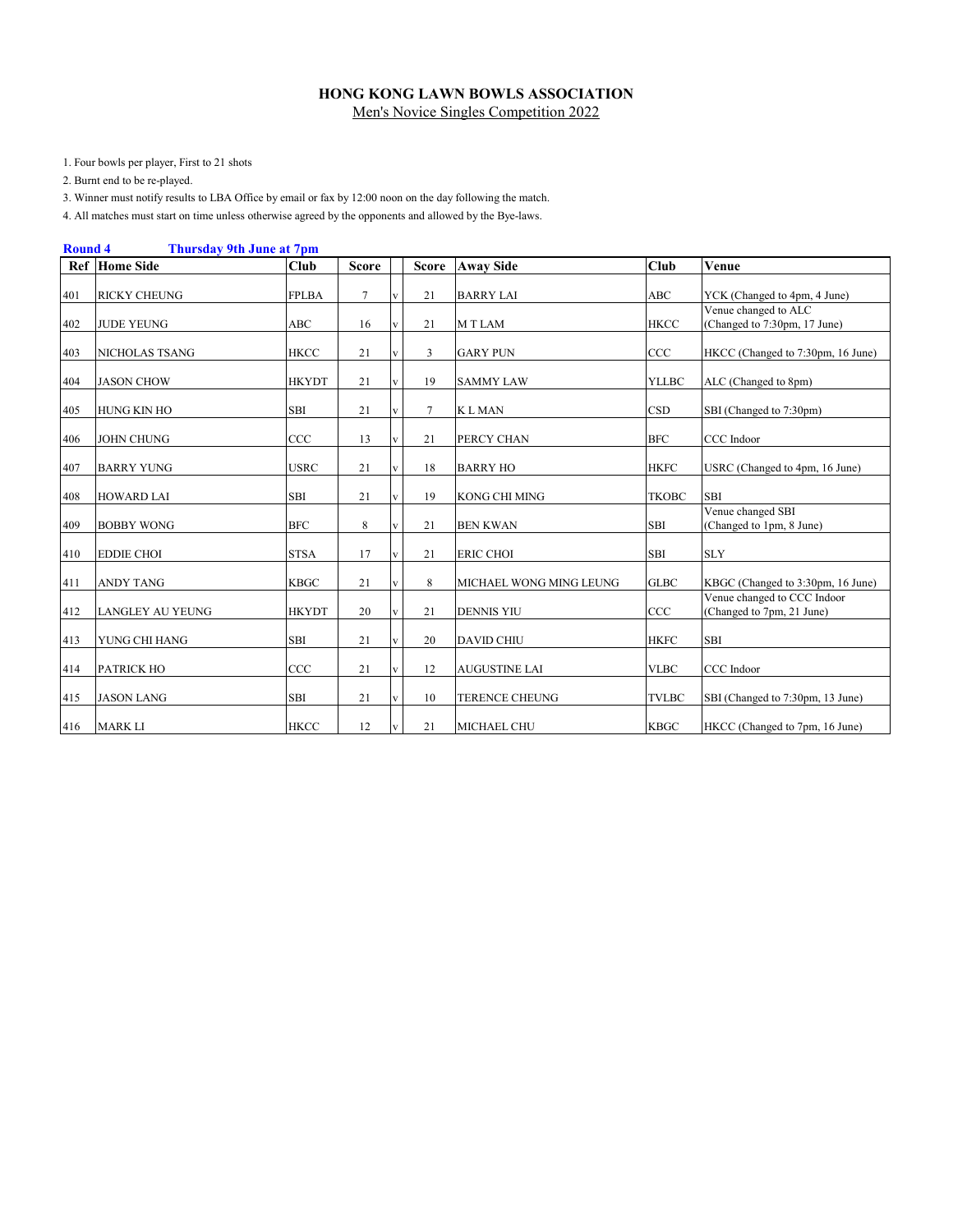1. Four bowls per player, First to 21 shots

2. Burnt end to be re-played.

3. Winner must notify results to LBA Office by email or fax by 12:00 noon on the day following the match.

|     | Round 5<br>Thursday 23rd June at 7pm |             |                |  |              |                    |              |                                                      |  |
|-----|--------------------------------------|-------------|----------------|--|--------------|--------------------|--------------|------------------------------------------------------|--|
|     | <b>Ref</b> Home Side                 | <b>Club</b> | Score          |  | <b>Score</b> | <b>Away Side</b>   | <b>Club</b>  | Venue                                                |  |
| 501 | PERCY CHAN                           | <b>BFC</b>  | 21             |  | 11           | JASON LANG         | <b>SBI</b>   | Venue changed to SLY                                 |  |
| 502 | <b>MTLAM</b>                         | <b>HKCC</b> | 21             |  | 15           | YUNG CHI HANG      | <b>SBI</b>   | <b>HKCC</b>                                          |  |
| 503 | <b>HOWARD LAI</b>                    | <b>SBI</b>  | 11             |  | 21           | <b>JASON CHOW</b>  | <b>HKYDT</b> | <b>SBI</b>                                           |  |
| 504 | <b>NICHOLAS TSANG</b>                | <b>HKCC</b> | 21             |  | 5            | <b>HUNG KIN HO</b> | <b>SBI</b>   | HKCC (Changed to 7:30pm)                             |  |
| 505 | <b>ERIC CHOI</b>                     | <b>SBI</b>  | 21             |  | 17           | ANDY TANG          | <b>KBGC</b>  | <b>SBI</b>                                           |  |
| 506 | <b>BARRY YUNG</b>                    | <b>USRC</b> | $\overline{2}$ |  | 21           | <b>DENNIS YIU</b>  | <b>CCC</b>   | USRC (Changed to 5pm, 26 June)                       |  |
| 507 | <b>MICHAEL CHU</b>                   | <b>KBGC</b> | 21             |  | 19           | <b>BEN KWAN</b>    | <b>SBI</b>   | <b>KBGC</b>                                          |  |
| 508 | <b>BARRY LAI</b>                     | ABC         | 18             |  | 21           | <b>PATRICK HO</b>  | <b>CCC</b>   | Venue changed to TKO<br>(Changed to 7:30pm, 15 June) |  |